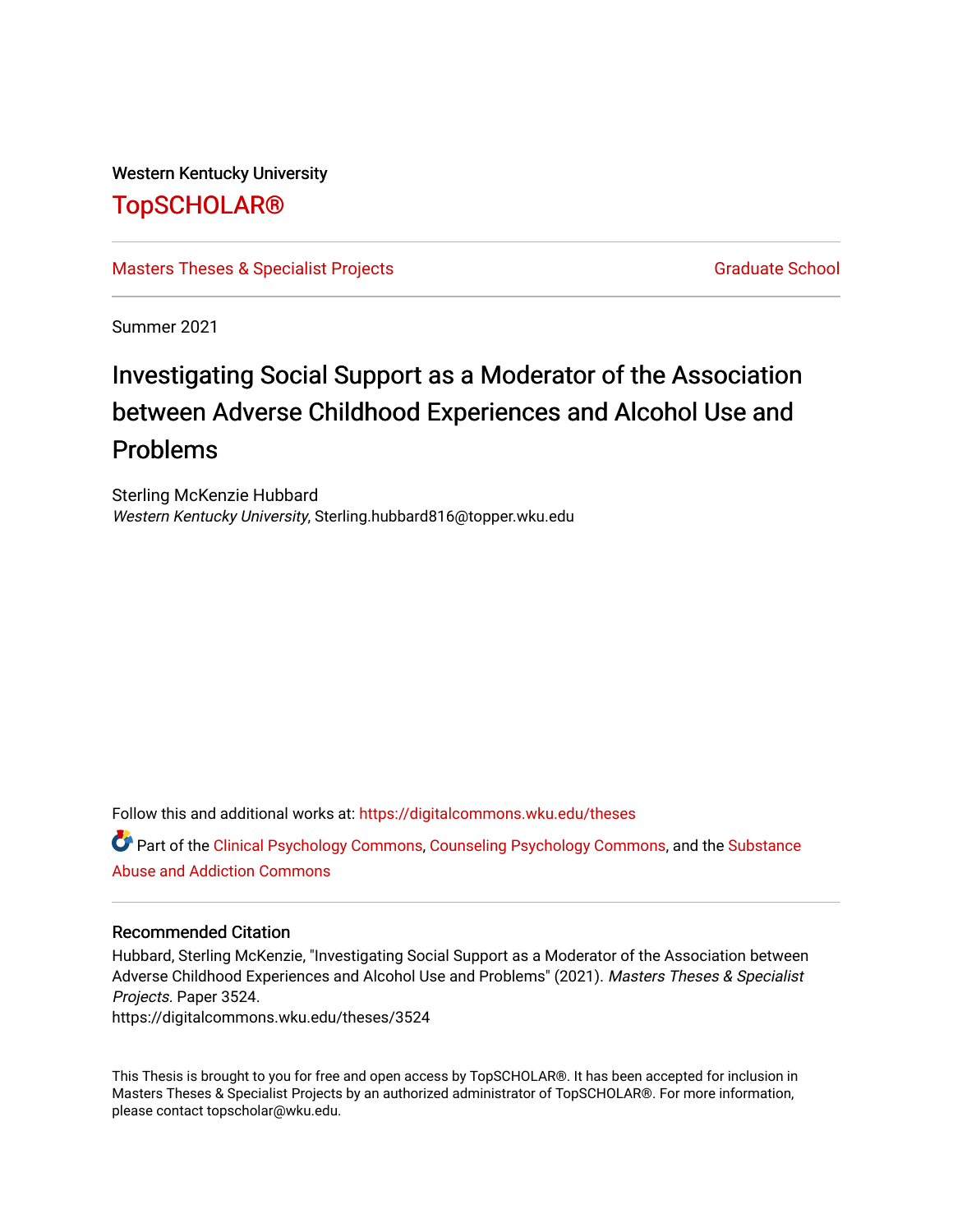# INVESTIGATING SOCIAL SUPPORT AS A MODERATOR OF THE ASSOCIATION BETWEEN ADVERSE CHILDHOOD EXPERIENCES AND ALCOHOL USE AND PROBLEMS

A Thesis Presented to Faculty of the Department of Psychological Sciences Western Kentucky University Bowling Green, KY

> In Partial Fulfillment Of the Requirements for the Degree Master of Science

> > By Sterling M. Hubbard

> > > August 2021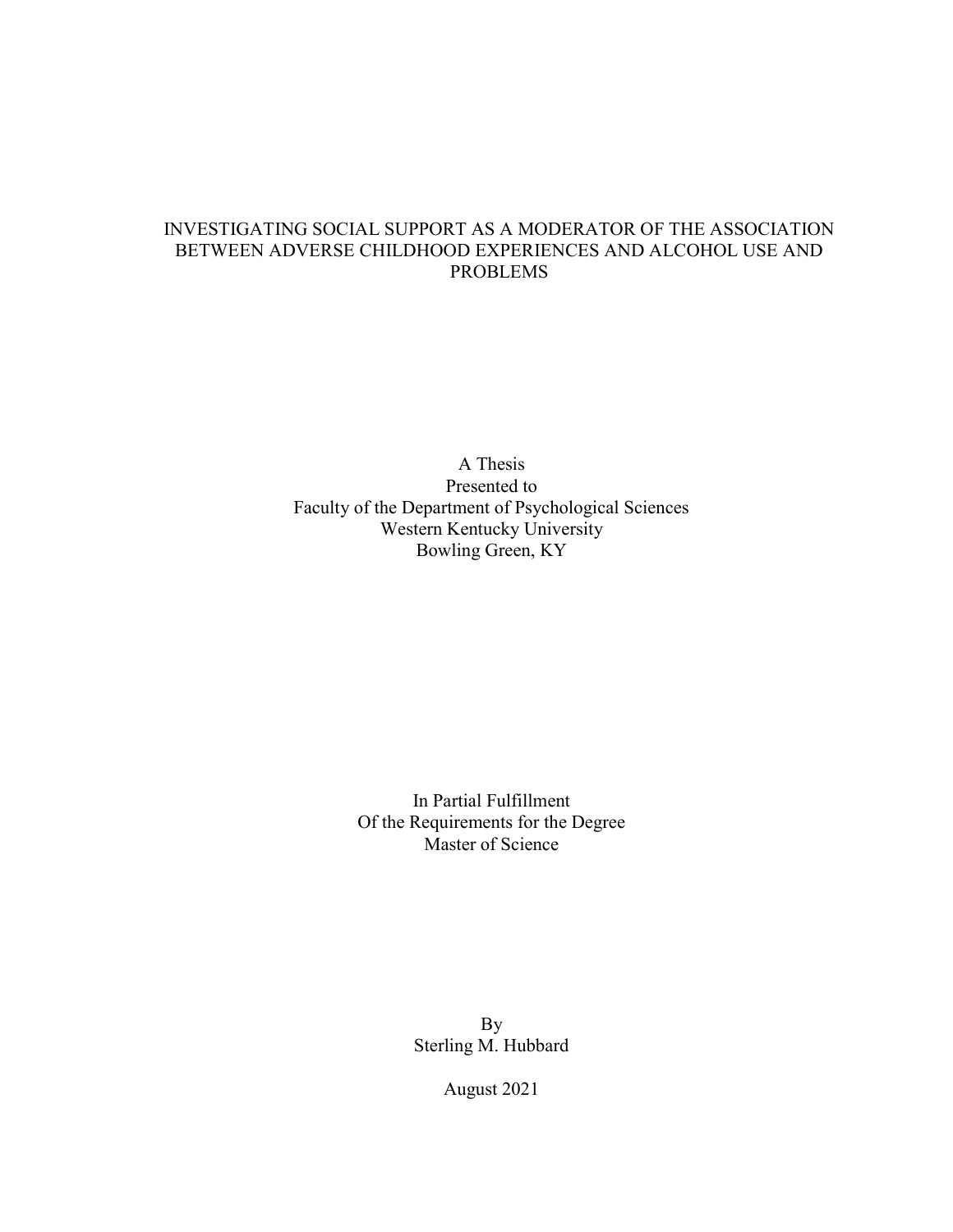# INVESTIGATING SOCIAL SUPPORT AS A MODERATOR OF THE ASSOCIATION BETWEEN ADVERSE CHILDHOOD EXPERIENCES AND ALCOHOL USE AND **PROBLEMS**

| 06/30/2021<br>Date recommended                                                                           |
|----------------------------------------------------------------------------------------------------------|
| Jenni Teeters Digitally signed by Jenni Teeters                                                          |
| , Director of Thesis<br>Jenni Teeters                                                                    |
| Digitally signed by Matthew Woodward<br>Matthew Woodward<br>Date: 2021.07.01 13:31:27 -05'00'            |
| Matthew Woodward                                                                                         |
| Digitally signed by Elizabeth Lemerise<br>Date: 2021.07.05 12:43:38 -05'00'<br><b>Elizabeth Lemerise</b> |
| Elizabeth Lemerise                                                                                       |

 $\overline{a}$ 

Associate Provost for Research and Graduate Education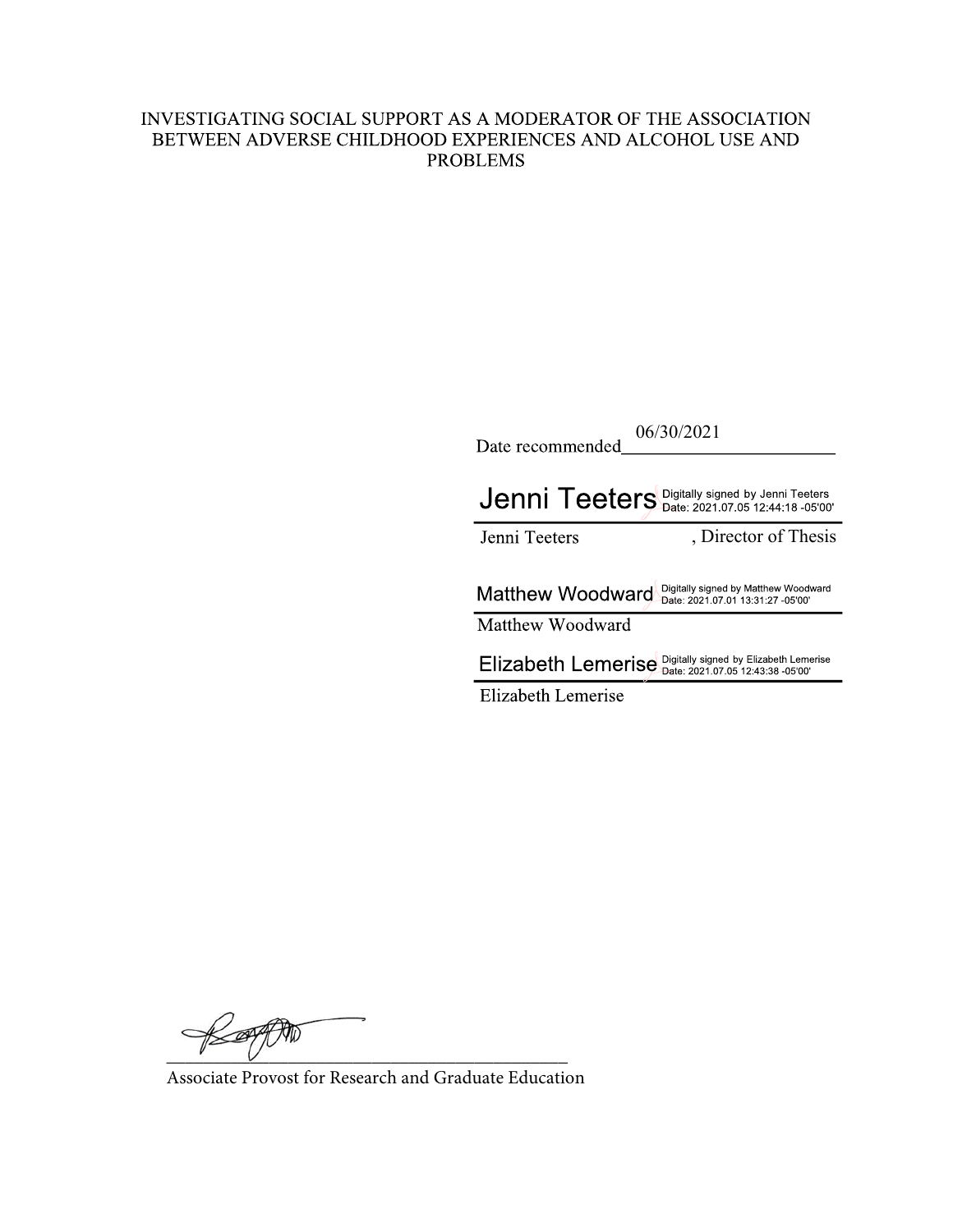I dedicate this project to my mother, the strongest woman that I know, and to anyone else who survived a traumatic youth and working toward recovery.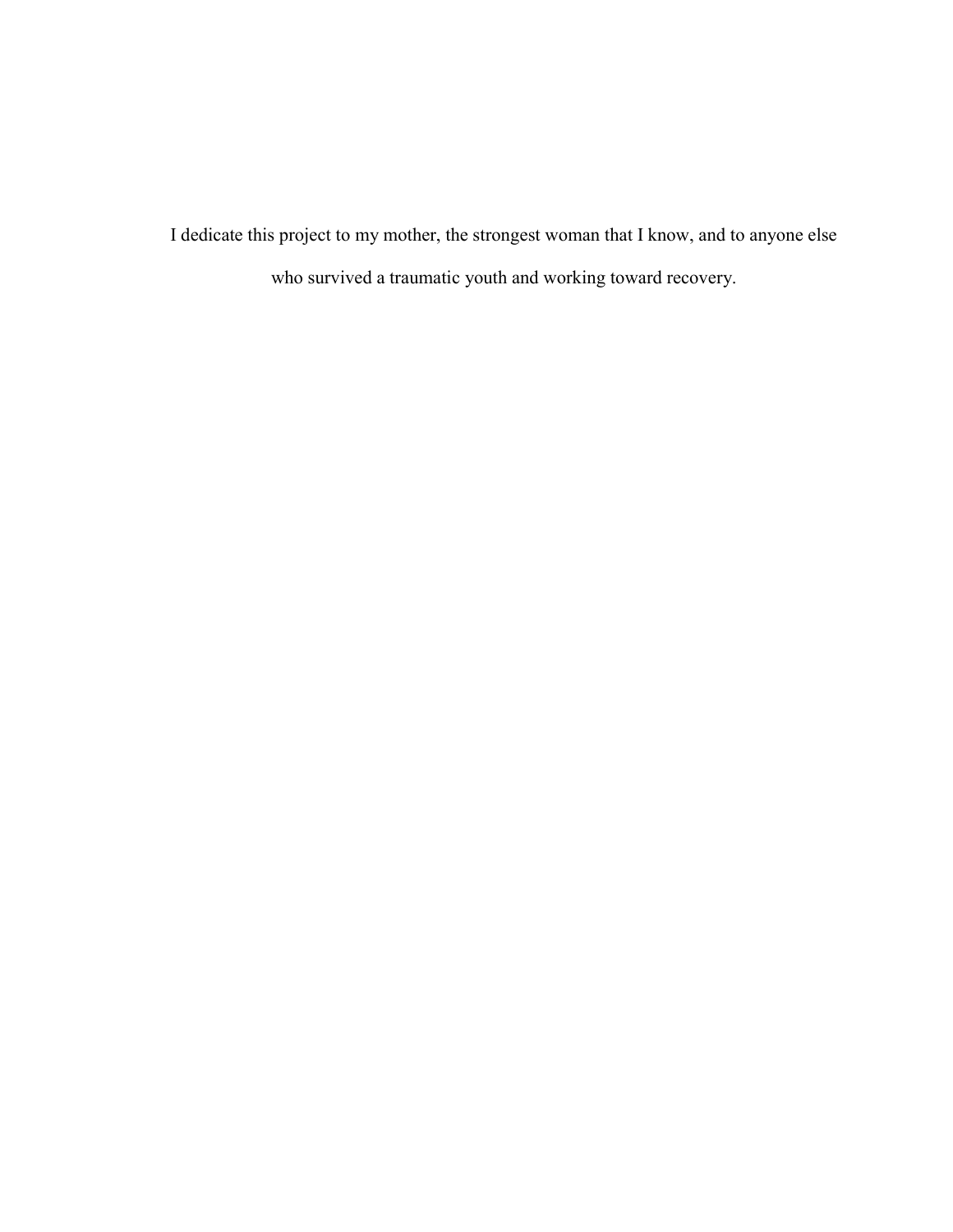#### ACKNOWLEDGEMENTS

I would first like to acknowledge Dr. Jenni Teeters, my mentor and supervisor, for the guidance and mentorship throughout this project over the past two years. Secondly, I would like to acknowledge my committee members, Drs. Matthew Woodward and Elizabeth Lemerise for their guidance and expertise throughout the completion of this thesis project. Lastly, I would like to acknowledge Western Kentucky University Graduate School for the resources to help support the completion of this thesis.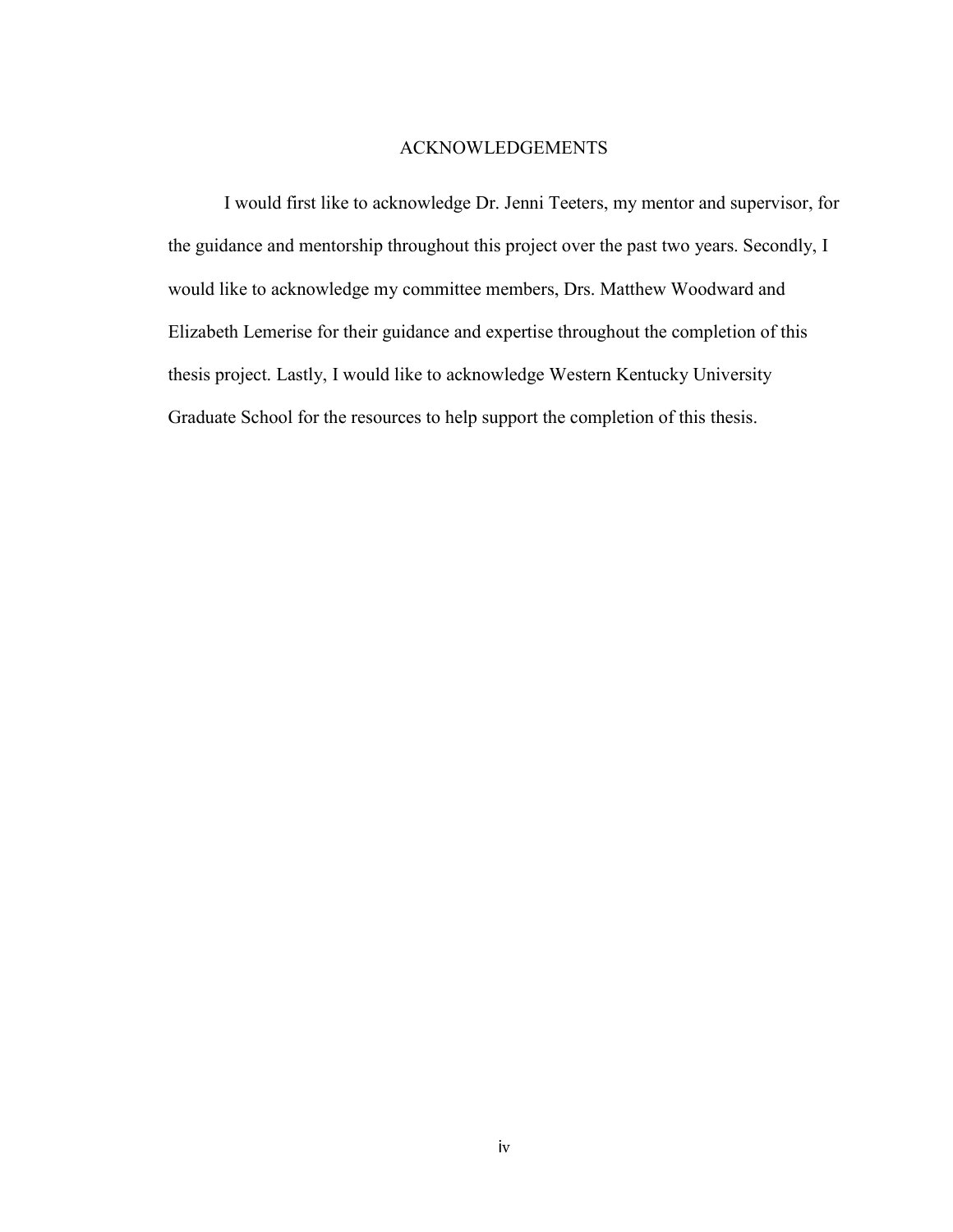# TABLE OF CONTENTS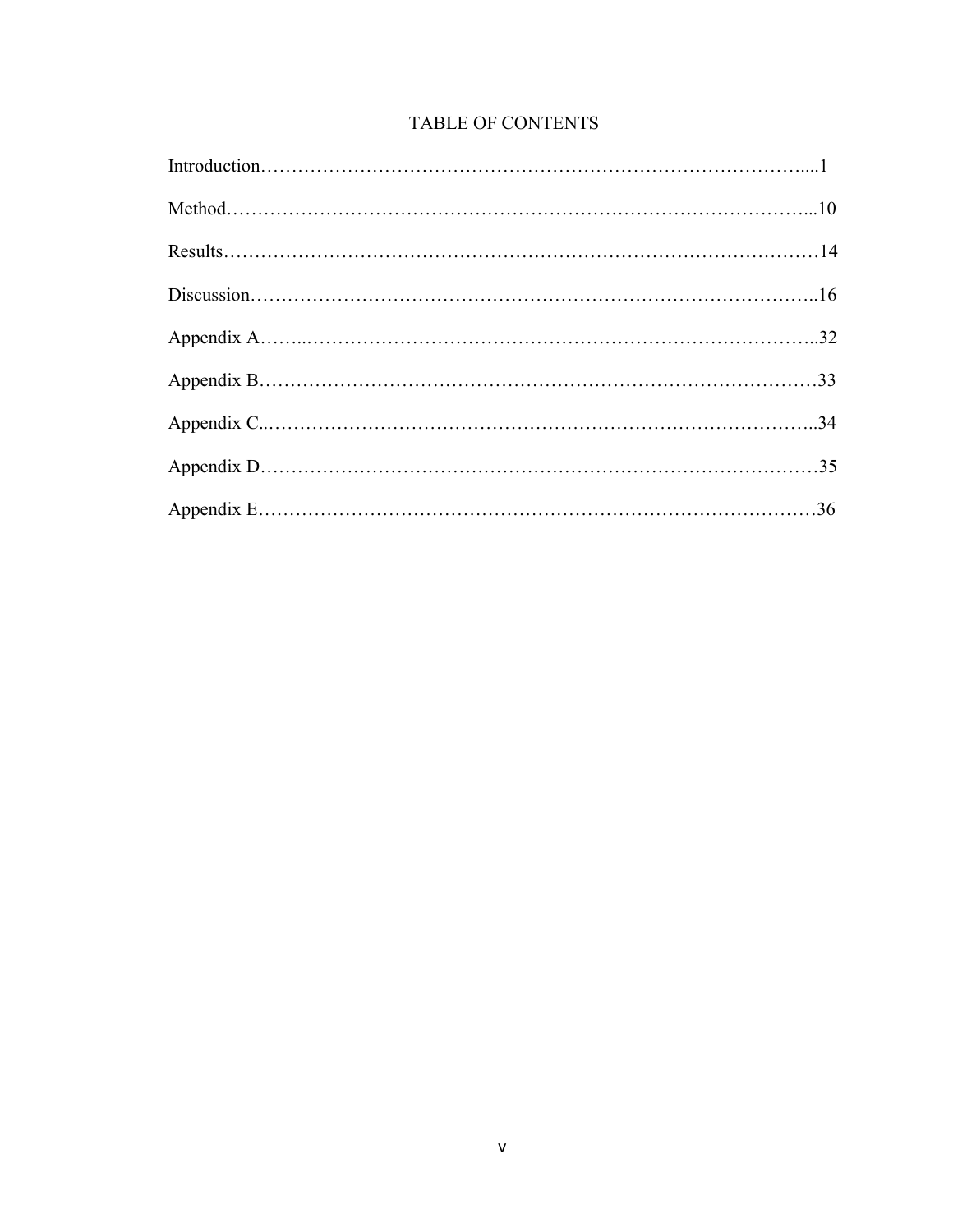## INVESTIGATING SOCIAL SUPPORT AS A MODERATOR OF THE ASSOCIATION BETWEEN ADVERSE CHILDHOOD EXPERIENCES AND ALCOHOL USE AND PROBLEMS

| Sterling M. Hubbard | August 2021 | 36 Pages |
|---------------------|-------------|----------|
|---------------------|-------------|----------|

Directed by Jenni B. Teeters, Elizabeth Lemerise, Matthew Woodward

Department of Psychological Sciences Western Kentucky University

Unresolved childhood trauma, known as adverse childhood experiences (ACES), have been found previously to lead to a plethora of health disparities and increase the risk for problematic substance use, particularly alcohol use. However, protective factors, such as social support have been found to buffer against these consequences. The goal of this study was to highlight the connection between ACES and problematic alcohol use. Additionally, the aim was to investigate perceived social support as a moderator between ACES and problematic alcohol use and to examine the domains of social support and how they individually moderate the association between ACES and social support. Data were collected using an international online subject pool ( $n = 350$ ; 88.3% Caucasian, 66.9% female), with participants completing a battery of assessments to assess the topics of childhood trauma, perceived social support, and problematic alcohol use. Pearson's correlations were conducted to examine the associations among ACES, social support, and problematic alcohol use. The findings showed that ACES were related positively to problematic alcohol use, ACES were related negatively to overall social support and the friend, family, and significant other domains of social support. Additionally, problematic alcohol use was correlated negatively with overall perceived social support, friend, and significant other support. Moderation analyses were used to investigate whether overall social support and the various domains of social support moderated the association between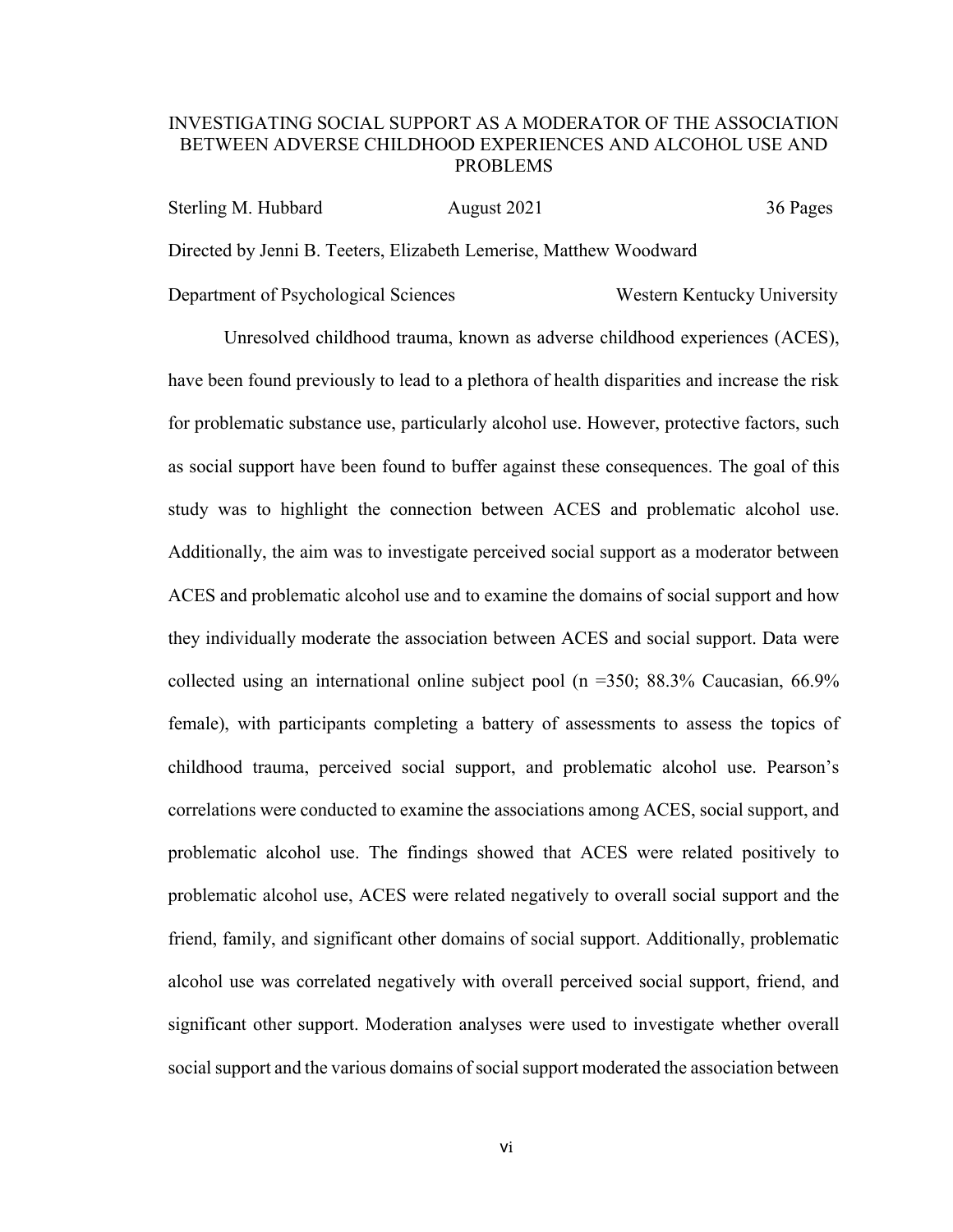ACES and problematic alcohol use. Findings revealed that perceived family support significantly moderated ACES and alcohol use such that the relation between ACES and alcohol use was strongest at higher levels of support from family. There were no moderating effects found for overall social support and support from friends and significant other. In general, these findings contradict previous literature in that higher levels of family support were not associated with lower levels of problematic alcohol use. Future work is needed to explore additional factors that could impact the relations between social support, ACES, and problematic drinking.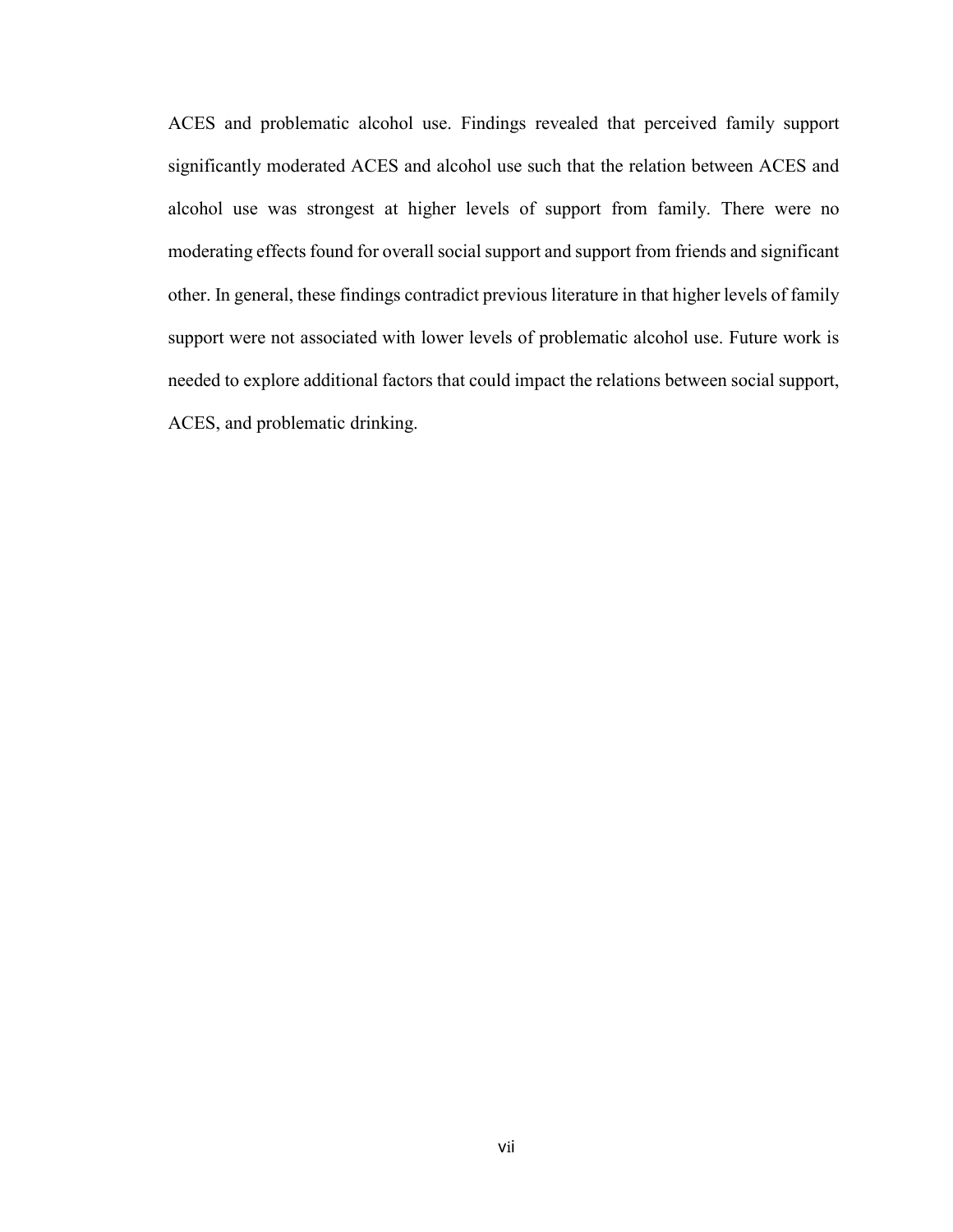#### Introduction

About 61% of men and 51% of women in the United States report exposure to a traumatic event at least once in their lifetime (U. S. Department of Health & Human Services: Substance Abuse and Mental Health Services Administration, 2019b). If unrecognized, the effects of trauma can persist and lead to the development of mental health disorders, such as posttraumatic stress disorder (PSTD) and substance use disorder (SUD; U. S. Department of Health & Human Services: Substance Abuse and Mental Health Services Administration, 2019a). Though trauma is defined variously throughout the literature, one form of trauma that has been studied widely is childhood trauma, which includes family conflict, social and environmental distress, and experiences of abuse and neglect. Adverse childhood experiences (ACES) can contribute to the development of unwanted physical and psychological symptoms and can increase a wide range of health disparities (Kalmakis & Chandler, 2014). One specific consequence that has been linked to childhood trauma is the harmful use of substances like drugs and alcohol (Konkolÿ Thege et al., 2017). Chronic substance misuse can lead to the development of a substance use disorder, and previous research has shown that the comorbidity of PTSD and SUD is especially challenging to treat (Batten & Hayes, 2005).

One factor that influences the development of, or recovery from, both PTSD and SUD is social support. Previous research has demonstrated that in general, the following relations exist: 1) trauma-related symptoms are associated with lower social support, 2) substance use disorders are associated with lower social support, and 3) trauma is associated with greater substance use. However, there is minimal research showing how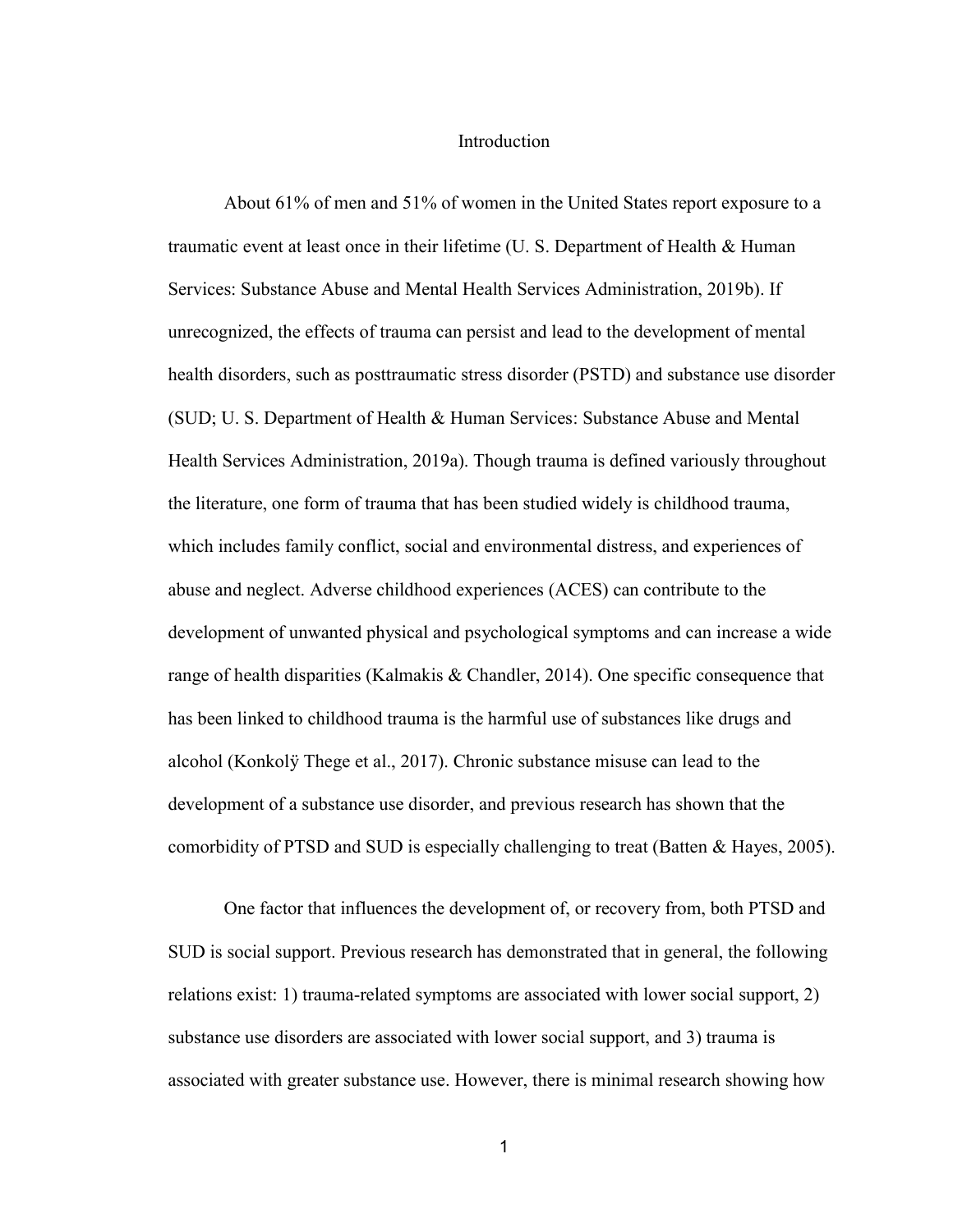social support influences the relation between trauma exposure and substance use disorder. The goal of this study was to investigate how social support, as a moderating variable, may influence the association between trauma exposure and substance misuse. Though many forms of trauma and substance use exist, this study focused specifically on adverse childhood experiences and problematic alcohol use.

#### Trauma and Substance Use Disorder.

Unresolved trauma can lead to the use of maladaptive coping strategies, such as substance use, which, over time, can result in a SUD (Konkolÿ Thege et al., 2017). After surviving traumatic event(s), individuals may begin to cope by misusing substances and then may have to go into rehabilitation, sobriety programs, or therapy programs to help them get through recovery (Konkolÿ Thege et al., 2017). Due to the difficulty in treating this comorbidity (PTSD and SUD), retention in treatment can be challenging (Batten  $\&$ Hayes, 2005).

In a national survey managed by the Substance Abuse and Mental Health Services Administration (SAMHSA) in 2014, there were 20.2 million people who reported struggling with overusing substances. The abundance of people struggling with substance use demonstrates that substance use disorders (SUDs) are a significant public health concern in the United States (Lipari & Van Horn, 2017). Unfortunately, many individuals who struggle with mental health disorders, like PTSD and SUD, do not seek professional help. Although treatment retention has improved overtime, there is still an 18% dropout rate across PTSD treatment options (Imel et al., 2013). This increases the likelihood of developing SUDs due to the use of substances to self-medicate to relieve symptoms related to trauma (Konkolÿ Thege et al., 2017).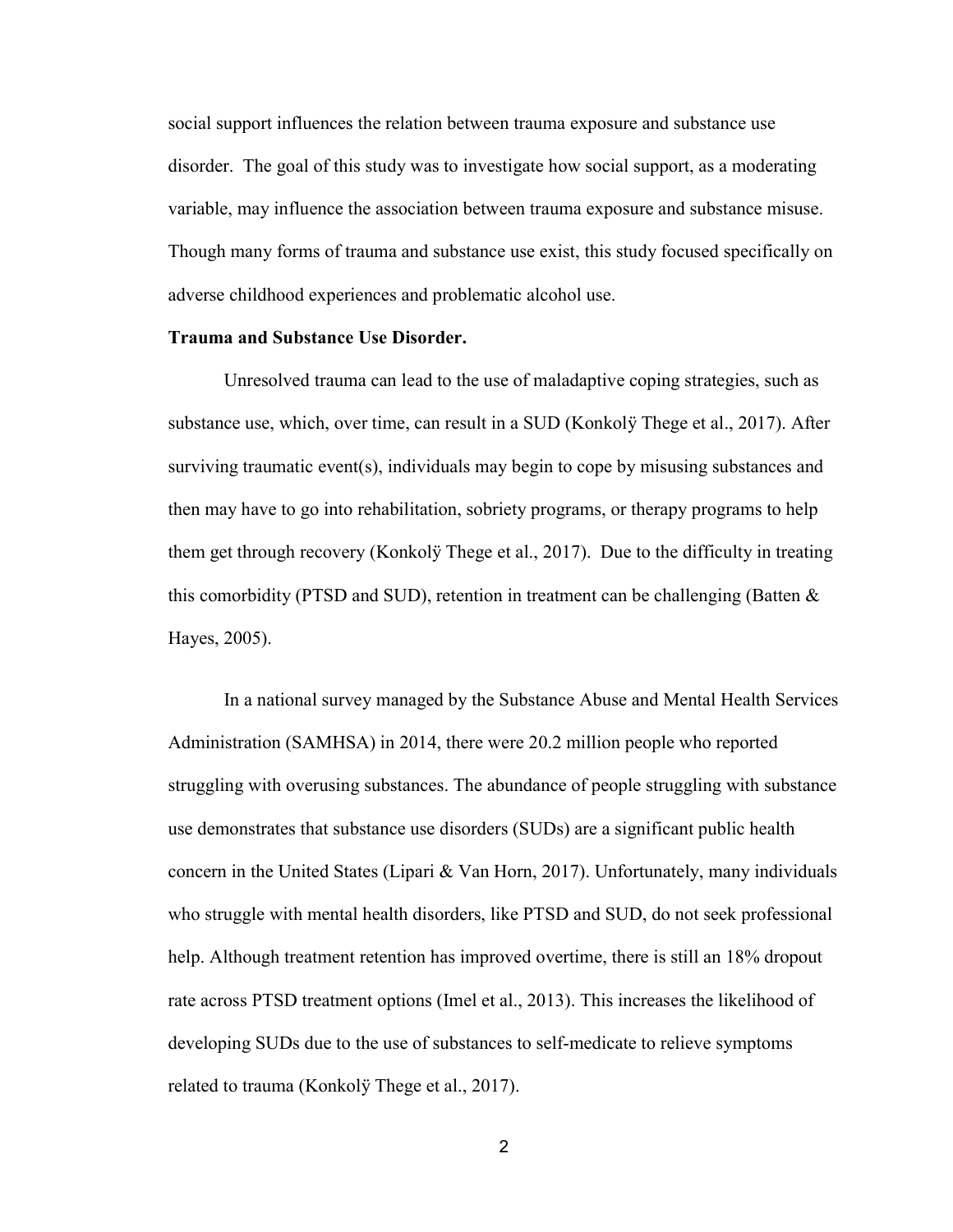#### Adverse Childhood Experiences

Traumatic experiences can happen during any time in the human lifespan, and for the purpose of this study, the focus was on trauma experienced during childhood. Adverse childhood experiences (ACES) encompass a variety of harmful situations that directly impact children, such as neglect, abuse, parental conflict, parental substance use, parental mental illness, and incarceration of a relative (Hughes et al., 2017). These adverse experiences occur during a key developmental period and are known to lead to a greater risk for physical, social, emotional, and mental health-related consequences later in life. ACES are common, interrelated, and have a cumulative impact (Hayes-Grudo & Sheffield Morris, 2020). In the original ACES study, conducted on a sample of middle class, mostly educated adults with health insurance, the researchers found that physical abuse in childhood was the most common ACE reported and was associated with negative physical and mental health symptoms in adulthood (Felitti et al., 1998).

Due to extensive research on ACES and health behaviors, it is known that the consequences of ACES can be severe. As mentioned above, impacts of ACES are thought to be cumulative, meaning the more ACES an individual reports, the more likely they are to experience negative physical and mental health issues. Individuals who score three or higher on the ACE scale are at a much higher risk of potentially detrimental health-related behaviors like infant mortality, perpetrating or being a victim of violence, and teen pregnancies (Hayes-Grudo & Sheffield Morris, 2020). Individuals who have four or more ACES have been shown to be at a higher risk for risky sexual behavior and substance use, increased risk for cancer, diabetes, heart and lung disorders, and increased risk for depression, suicide, stress, and perpetrating intimate partner violence (Hayes-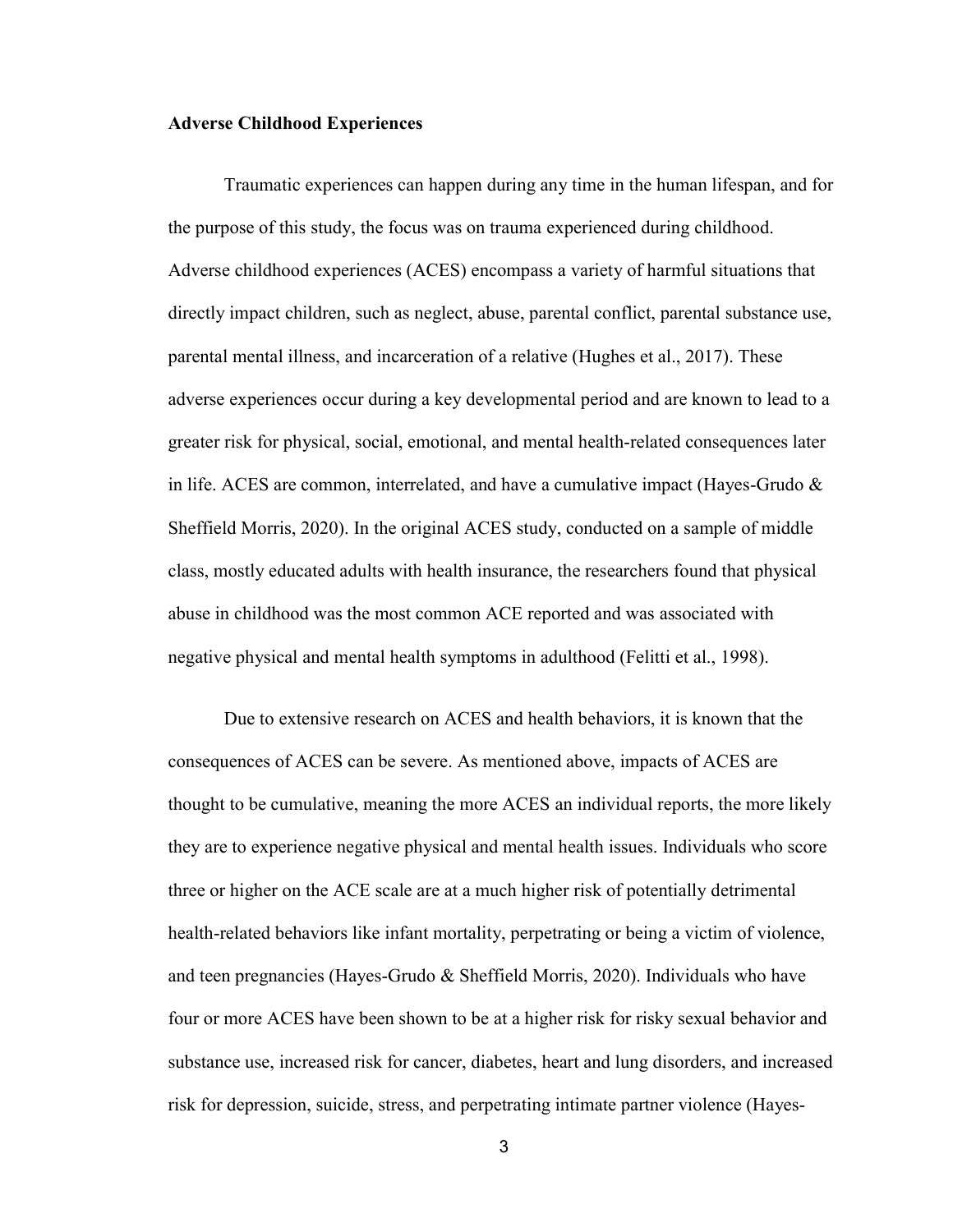Grudo & Sheffield Morris, 2020). Lastly, scoring six or more on the ACES scale has been linked to increased mortality rates and shortened life span by up to two decades (compared to someone who has zero ACES: Hayes-Grudo & Sheffield Morris, 2020).

Over time, there have been different ways that ACES have been studied and analyzed, but there are two leading ACES studies that have made a significant impact on how ACES have been examined in the literature. The original ACES study, conducted by the Centers for Disease Control and Prevention and Kaiser Permanente in 1995, examined the association between health risk behavior and disease in adulthood and the amount of exposure to childhood dysfunction (CDC, 2020). Felitti et al. (1998) analyzed childhood trauma in seven categories focusing on child abuse (emotional, sexual, and physical abuse), child neglect (emotional and physical neglect), and household dysfunction (substance use, incarceration, parental separation, residential instability, and parental discord). The researchers found that two-thirds of the population reported at least one ACE and that some populations were more vulnerable to experiencing ACES due to their socioeconomic statuses and the environments in which they lived (CDC, 2020). Subsequently, the World Health Organization (WHO) created a questionnaire that encompassed a broader range of traumatic events experienced during childhood that could also lead to severe consequences in adolescence and adulthood (WHO, 2012). The WHO expanded on the original categories. For example, in their measure, child abuse included discrimination, sexual exploitation, and peer violence, child neglect included items on labor trafficking and begging, and household dysfunction included items on domestic violence, death of a parent, exposure to chronic illness, and community dysfunction (WHO, 2012).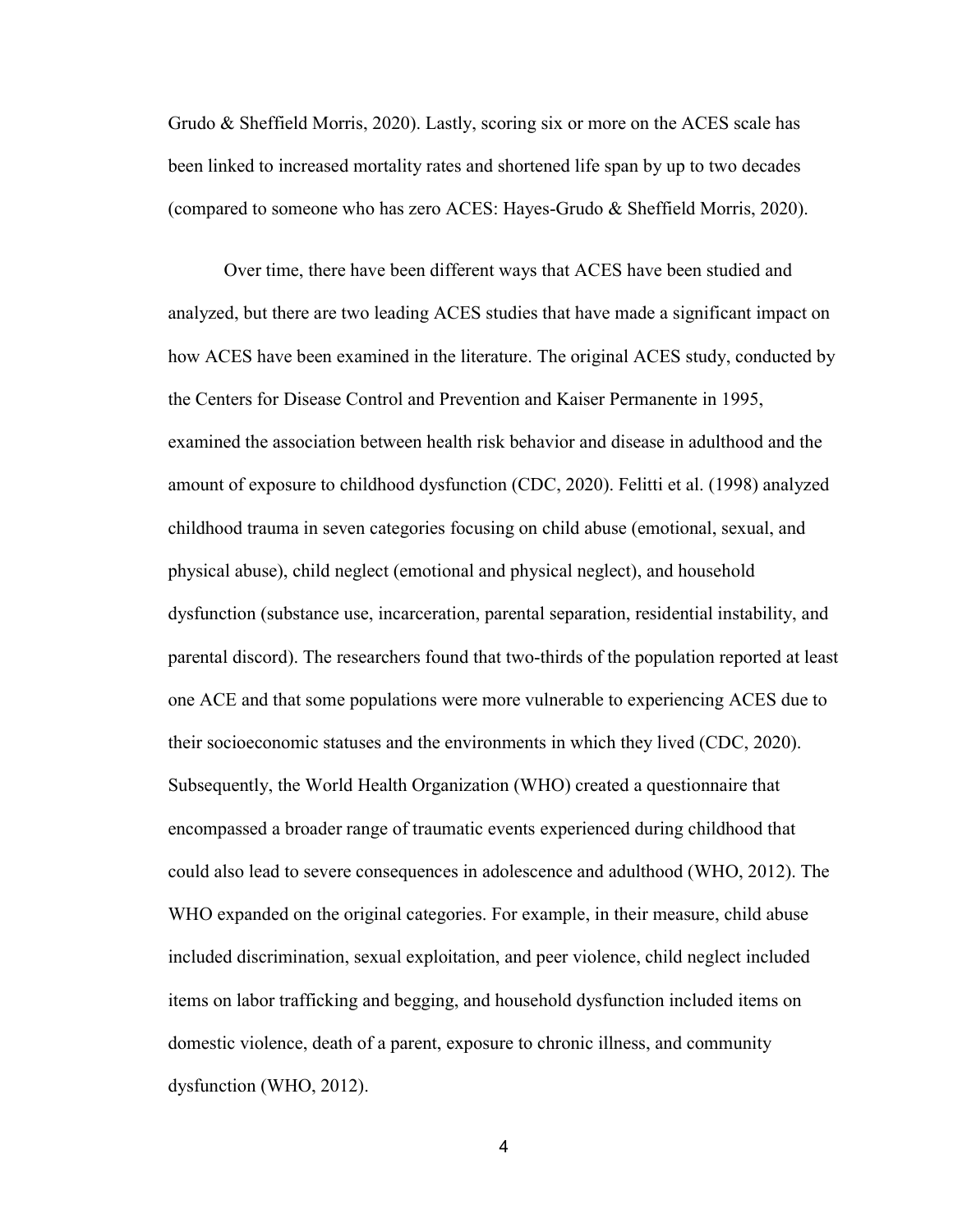Notably, childhood trauma has been linked to substance use later in life. Previous research has found that those who scored higher on the Adverse Childhood Experience (ACE) Scale were more likely to develop a SUD later in life (Fuller-Thomson et al., 2016; LeTendre & Reed, 2017). Fuller-Thomson and colleagues' (2016) results showed that there was an association between three specific ACES, sexual abuse, physical abuse, and witnessing parental domestic abuse, and developing a substance use dependence. Similarly, in a clinical population, LeTendre and Reed (2016) found that with the increase in ACES, specifically emotional, sexual, and physical abuse, there was an increase in the likelihood of developing a cannabis or alcohol use disorder. Likewise, Skeer et al. (2015) suggested that familial conflict in childhood could increase the risk of substance misuse in adolescence and adulthood. Though much of the aforementioned research has focused on a binary score of the number of ACES endorsed (yes versus no), it could be argued that frequency of an adverse experience (the number of times each adverse experience occurred) could have a substantive influence on the likelihood of developing a substance use disorder in adulthood. Unfortunately, there is little work that addresses how often (as opposed to simply whether or not) ACES were experienced. The present study sought to fill this important gap in the literature by measuring the number of times a person experienced each ACE and examining how the frequency of ACES associated with the alcohol use and problems in adulthood.

#### Social Support

Social support is one crucial function under the umbrella of a social network, which is identified as the social relationships between people (that may or may not provide social support; Heaney & Israel, 2008). To simplify this broad topic, Heaney and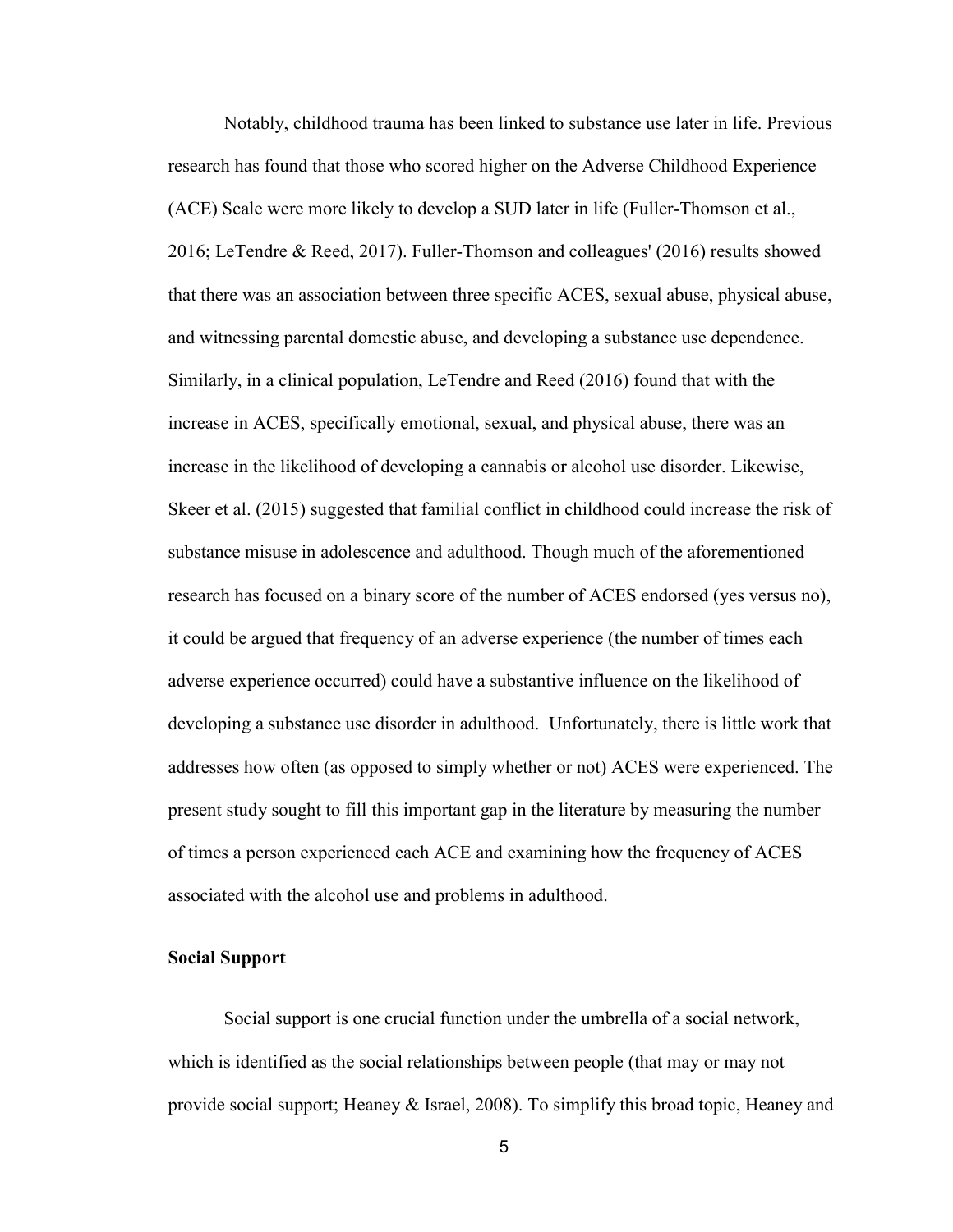Israel (2008) explained social support as a function of a social network and defined social support as "aid and assistance exchanged through social relationships and interpersonal transactions" (p. 191). For the purposes of the present study, perceived social support from friends, family, and significant others was measured.

In the substance use literature, many researchers focus on general characteristics of the social network, such as characteristics related to recovery housing, treatment programs, and a sense of community (Delany et al., 2009; Stevens et al., 2015). When examining the connection between trauma and substance use, most researchers focus on a broad conceptualization of perceived social support from various domains, such as friends, family members, and romantic partners (Birtel et al., 2017; Brown et al., 2013; Dworkin et al., 2018; Peter-Hagen & Ullman, 2014; Robinaugh et al., 2011; Ullman, 2000, Ullman et al., 2008). Social support has been shown to be influential during the recovery of individuals who struggle with diagnoses like PTSD and substance use disorder (Dworkin et al., 2018; Peter-Hagene & Ullman, 2014; Robinaugh et al., 2011). In particular, it is clear that social support from friends, family, and significant others can be useful in assisting a loved one through difficult times (Brown et al., 2013; Dworkin et al., 2018; McCabe et al., 2019; Peter-Hagene & Ullman et al., 2014). As such, social support in the current study was defined as perceived support from friends, family, and a significant other and was measured using the Multidimensional Scale of Perceived Social Support. This measure is used widely in trauma and substance use related literature, and it is valid in measuring the three domains of family, friends, and a "special person" as well as overall social support (Dahlem et al.,1991; Zimet et al. 1988).

#### Trauma and Social Support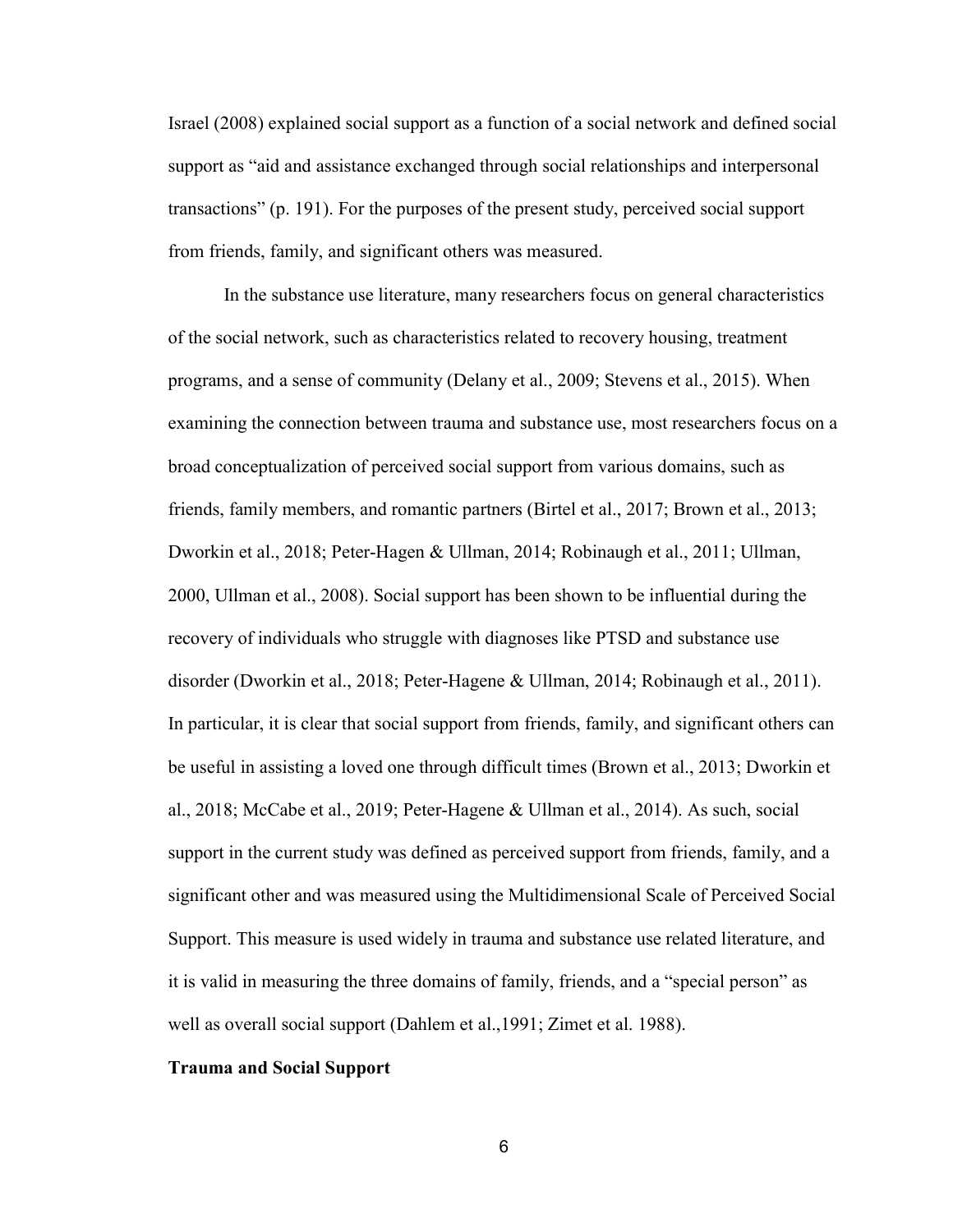Although trauma cannot always be avoided, the social support that someone receives after a traumatic experience can have a significant impact on the severity of posttraumatic stress-related symptoms. Previous research suggests that social support is associated longitudinally with a decrease in posttraumatic stress disorder symptoms (Dworkin et al., 2018). Therefore, if an individual had a high-quality social support system, the social support received may serve as a buffer to stress, and that individual may experience less severe mental health symptoms, such as PTSD, anxiety, disordered sleep, substance misuse, depression, and other symptoms (APA, 2013).

Additionally, research has suggested that a lack of social support can result in adverse outcomes for some individuals after experiencing trauma. Robinaugh et al. (2011) found that negative posttrauma cognitions and poor perceptions of social support inhibited the natural recovery from posttrauma psychological distress. Also, Ullman (2000) found for sexual assault victims who disclosed their assault, negative postdisclosure behaviors from an individual in the support system had detrimental effects on the recovery of the sexual assault victim.

 As described previously, ACES have been linked to the development of substance use disorders. However, the connection between ACES and social support has not been investigated extensively. Cheong and colleagues (2017) explored how perceived social support moderated the association between adverse childhood experiences and depression and found that ACES were associated with higher odds of later-life depressive symptoms, particularly for those with poor perceived social support in adulthood. Moreover, in another study examining mothers during pregnancy, Racine and colleagues (2018) found that mothers who had high ACES and perceived low social support had higher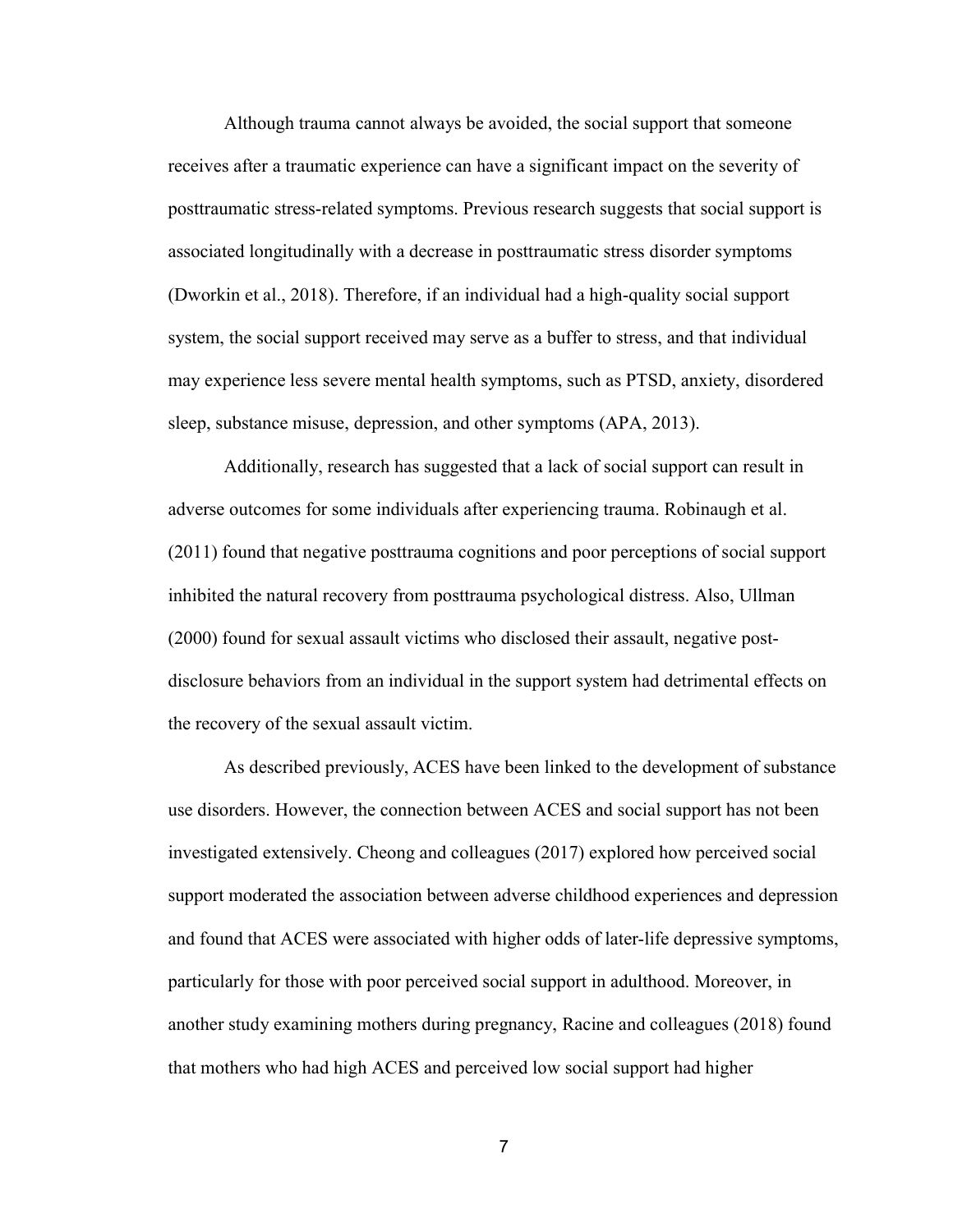antepartum health risks than mothers who also had high scores on ACES but higher levels of perceived social support (Racine et al., 2018).

#### Substance Use and Social Support

 Social support can influence someone in a state of change. Social support is an essential predictor for entry into treatment for substance use disorders. Stevens and colleagues (2015) found that improving factors like Alcohol Anonymous (AA) affiliation and a sense of community increase an individual's sense of overall social support and decrease stress-related to recovery. Likewise, a person's environment can hinder or improve their success in recovery (Kelly et al., 2010). For instance, according to research, there was a lower risk for relapse for drug-free individuals who had more substantial, less dense, and more diverse support networks (Panebianco et al., 2016). Panebianco and colleagues (2016) also found that a lower risk of relapse was associated with higher socioeconomic status, being married/cohabitating, more considerable occupational heterogeneity, and reciprocated support. Ultimately, how someone lives and the people with whom they spend time can impact the success of recovery. Previous research also shows that social factors can impact treatment outcomes for individuals struggling with comorbid PTSD and SUD. For instance, Peter-Hagen and Ullman (2014) found that perceived social support explained problematic substance use when there were negative social reactions to sexual assault disclosure.

#### Trauma, Social Support, and Substance Use

Little work has examined the important domains of friends, family, or significant others on the connection between trauma exposure and problematic alcohol use. Studies that have examined all three variables have yielded mixed results. McCabe and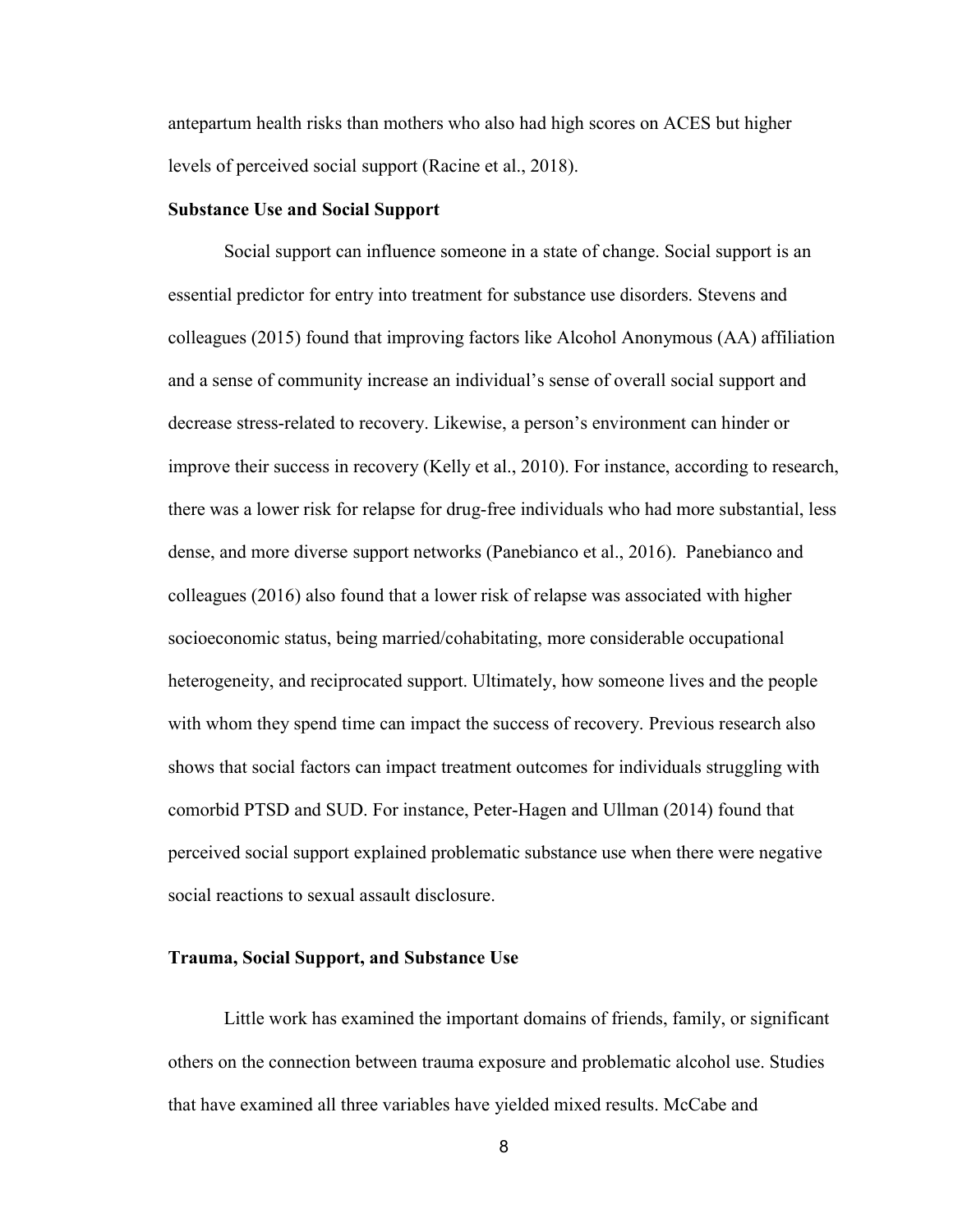colleagues (2019) explored whether the indirect association of PTSD symptoms on alcohol use through drinking motives (reasons for drinking) was moderated by perceived social support from family and friends in a sample of veteran drinkers. They were interested in examining whether the explanatory role of drinking motives on PTSDrelated alcohol use was stronger for those with high, average, or low levels of social support from family and friends. Their findings suggested that the indirect effect of PTSD symptoms on drinking levels through coping motives was moderated by perceived support from friends and family. Interestingly, the moderation effect was found for average levels of social support versus high or low support, suggesting that higher levels of social support from family and friends are not necessarily associated with lower alcohol use among those experiencing PTSD symptoms. These results suggest that an average level of perceived support buffers against higher drinking levels in this sample. In contrast, Dworkin and colleagues (2018) found that only support from friends was associated significantly and negatively with later PTSD among substance users. Similarly, Brown and colleagues (2013), found that support from friends for abstinence was associated positively with greater quality of life, as well as better psychological and social outcomes. It remains unclear how the various domains of social support may impact the connection between childhood trauma exposure and problematic drinking. It is possible that different domains of support could impact this association differentially.

In summary, social support is a crucial factor impacting the development of and recovery from trauma-related and substance use disorders. However, very little research has examined the connection between ACES, social support, and problematic alcohol use. Due to the well-established connection between ACES and health disparities,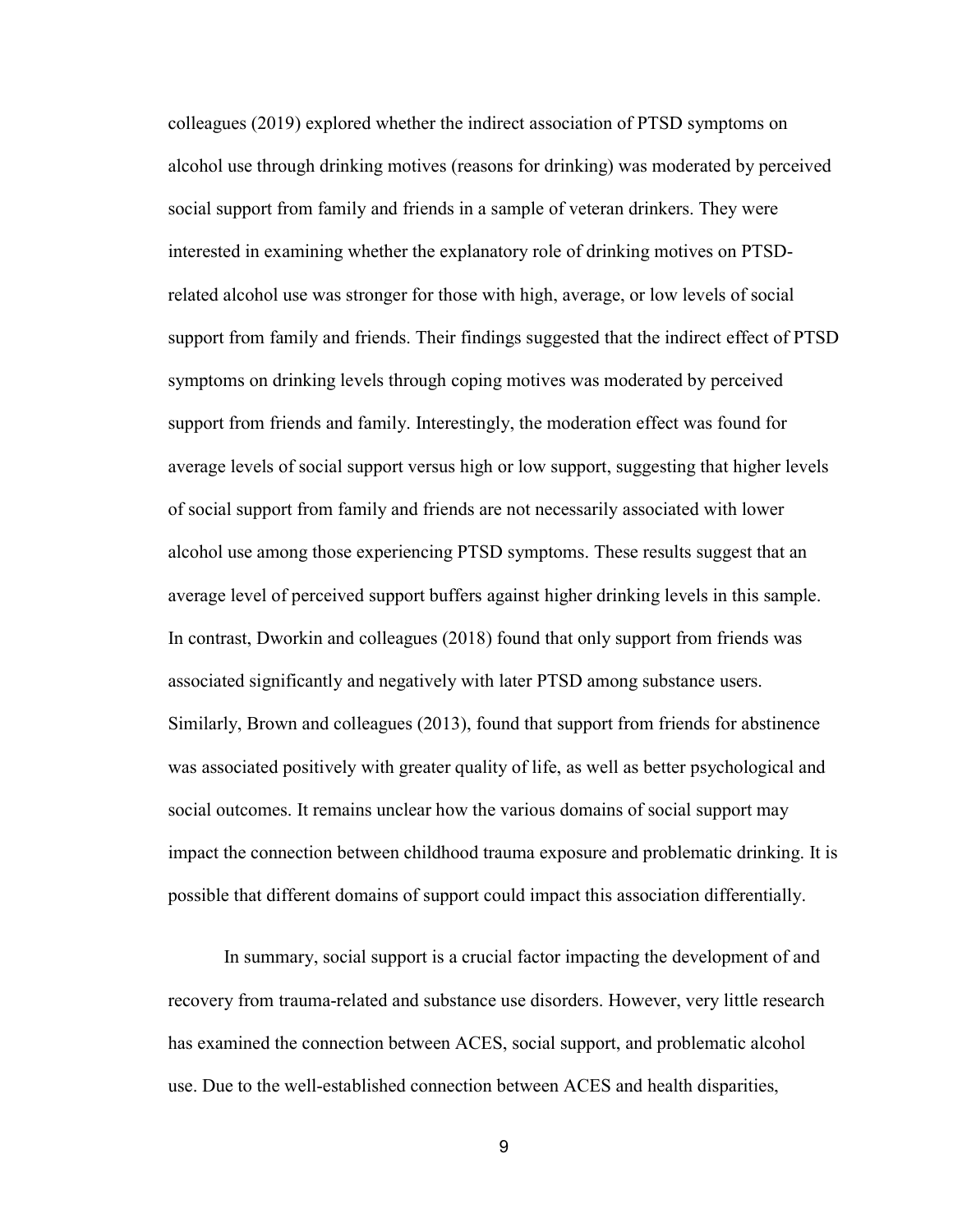including substance use (Hayes-Grudo & Sheffield Morris, 2020), it is critical to establish whether overall perceived social support, and, more specifically, social support from friends, family members, and romantic partners can buffer against the negative impacts of ACES on problematic alcohol use in adulthood.

#### Rationale for Current Study

As stated previously, there is little previous research on the connection between social support, adverse childhood experiences, and substance use disorders. The goal of this study was to help to elucidate the connection between adverse childhood experiences and problematic alcohol use by exploring whether ACES and social support are associated with problematic alcohol use during adulthood (Hypothesis 1). Additionally, it was hypothesized that social support moderates the association between ACES and problematic alcohol use, such that individuals who experienced ACES who report greater social support will report less problematic alcohol use than individuals who experienced ACES who report less social support (Hypothesis 2). The moderating effect of certain domains of social support (family, friends or significant other) on the connection between ACES and problematic alcohol use also was explored (exploratory hypotheses). Understanding the connection between these variables as well as the specific domains of support that impact the relations between ACES and problematic alcohol use could provide clinicians with important information relevant to intervention and treatment of adults who have experienced childhood trauma and struggle with alcohol use.

#### Method

#### **Participants**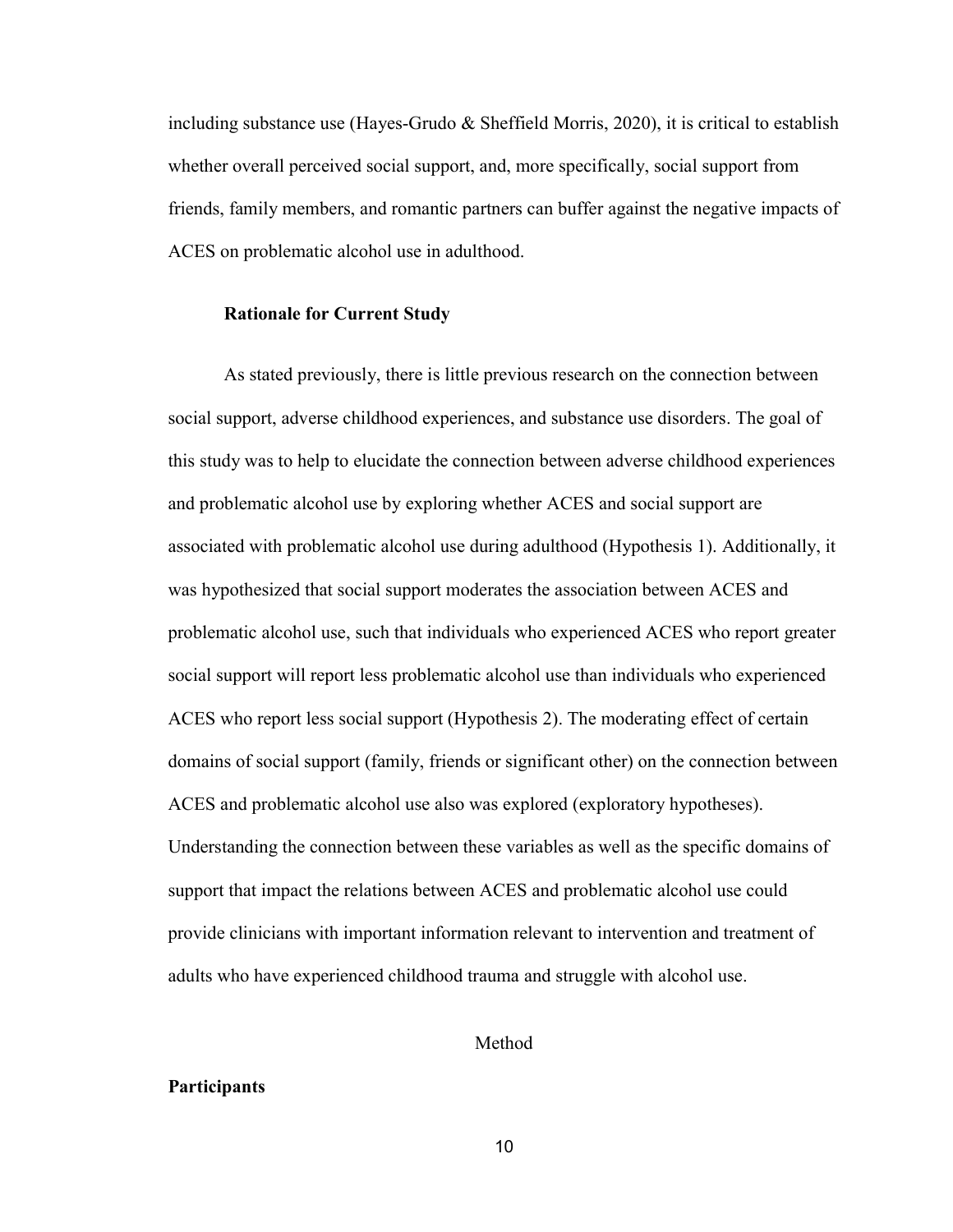To increase the generalizability of the study, participants were recruited from an online, international subject pool called Prolific Academic. Prolific compensates participants monetarily (\$6.50 per hour minimum), giving access to over 70,000 possible participants worldwide. Prolific Academic is found to produce higher quality responses, similarly to Mechanical Turk, and has been found to provide a more diverse sample than both Mechanical Turk and CrowdFlower (Peer et al., 2017). The inclusion criteria to participate in the study were (a) age 18 and older, (b) residents of the United States and the United Kingdom, and (c) able to speak/read English. In total there were 368 participants recruited from Prolific Academic. During data cleaning, there were 18 individuals who were removed because they failed to complete the study in its entirety, bringing the sample to 350 participants, with an average age of 38.9 ( $SD = 13.76$ , range 18-83). Participants identified as 66.9% female, 32.9% male, and .3% transgender and 88.3% Caucasian, 3.7% Asian, 3.4% African American/British, .9% Hispanic, .3% Native American (.3%), 2.3% multiple racial identities and 1.1% "other." Most of the participants were from the United Kingdom (87.77%) or United States (8.42%), household income reported as 7.4% less than \$10,000; 13.8% \$10,000 – 19,999; 17.2% 20,000-29,999; 13.8% \$30,000-39,999; 12.0% \$40,000-49,999; 10.9% \$50,000-59,999; 4.9% \$60,000-69,999; 6.6% \$70,000 -79,999; 2.6% \$80,000-89,999; 2.6% \$90,000- 99,999; 4.6% \$100,000-149,999; 3.7% \$150,000 or more.

#### Procedure

Western Kentucky University's Institutional Review Board reviewed and approved the study prior to data collection. Once the fundamental issues of concern were addressed and approval was received, the survey was posted to Academic Prolific.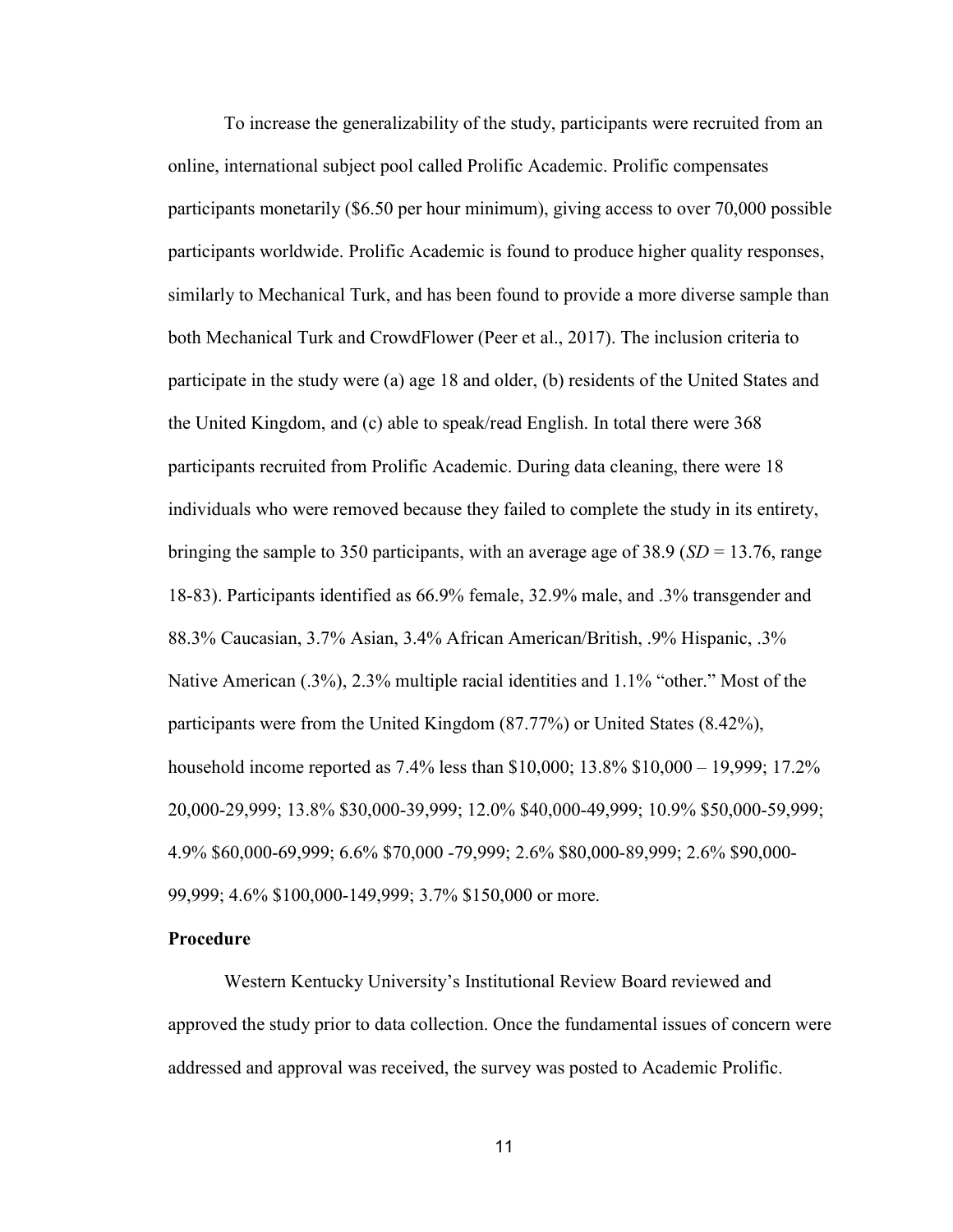Participants had an informed consent form to review, which contained information regarding the purpose of the study, an explanation of procedures, confidentiality, benefits, risks, and the right to discontinue participation in the study at any point in the study. Participants had to digitally sign the form using their prolific identification number before they could complete the survey. Participants were able to complete the entire study online by using their smartphone, tablet, or computer. Participants completed a battery of self-reported assessments that measured the variables of interest (social support, trauma exposure during childhood, and substance use). To encourage participation, individuals who completed the survey were compensated \$4.50 for the 20-minute survey.

#### **Measures**

Perceived Social Support. (Zimet et al., 1988). The MSPSS measures the perception of social support from friends, family, or a special person (romantic partner). It has been found to have strong construct validity and good internal and test-retest reliability (Zimet et al., 1988). The MSPSS is a 12-item measure that uses a seven-point Likert-type scale, where (1) is *strongly disagree* and (7) is *strongly agree* (Zimet et al., 1988). For instance, an item to measure the social support received from family is "my family will try to help me." Likewise, social support from friends and a special person is assessed by questions like, "I can talk about my problems with my friends," and "there is a special person whom I can share my joys and sorrows" (Zimet et al., 1988). Internal consistency for the current study was excellent ( $\alpha$  = 0.94).

Childhood Trauma. Adverse Childhood Experiences Scale-International Questionnaire (ACES -IQ; WHO, 2012) is a 36-item scale that predicts long-term health disparities due to traumatic events experienced directly or witnessed during childhood.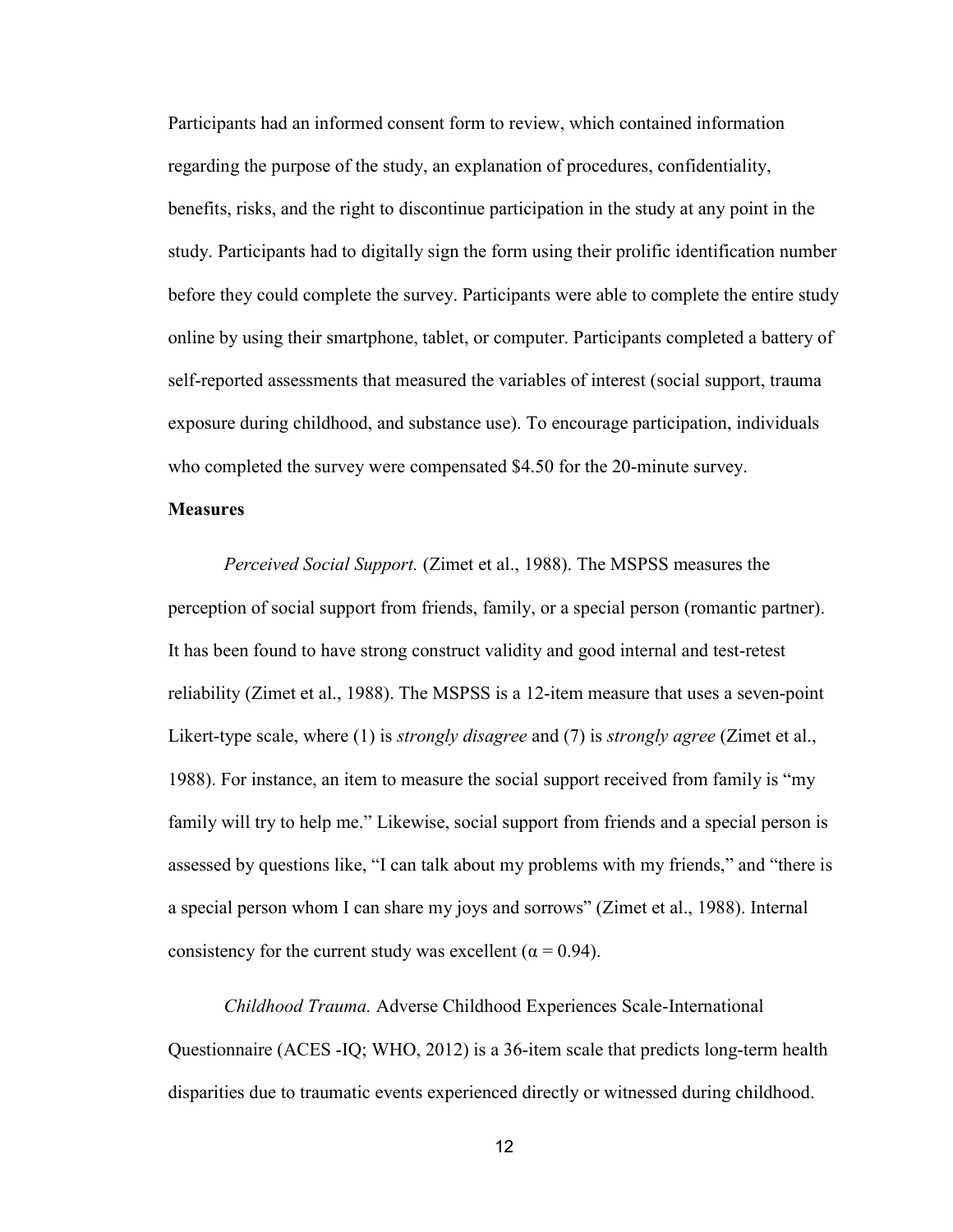The ACES-IQ scale has items related to emotional and physical abuse/neglect, peer victimization/isolation/rejection, parental separation, mother treated violently, low socioeconomic status, family member incarceration, sexual assault, and exposure to community violence (WHO, 2012). The larger the ACES' score, the greater the risk of experiencing mental health symptoms later in life (Finkelhor et al., 2015). The ACES-IQ can be analyzed in two different ways, 1) in a binary format, answering "yes" or "no" to items like, "Did a parent, guardian or other household member spank, slap, kick, punch or beat you up?" or 2) items can be analyzed in a frequency format by answering "refused," "never," "many times," "a few times," and "once" to the listed items. For this study, the ACES-IQ was analyzed in a frequency format. Frequency scores on items were to be summed, resulting a continuous variable with higher scores representing greater frequency of ACES. Although there are only few studies that have used this questionnaire, it has been shown to be a valid and valuable tool for assessing communities and populations who have experienced childhood violence (Hayes-Grudo  $\&$ Sheffield Morris, 2020). According to a study investigating the psychometrics of the ACES-IQ, the scale had good internal-consistency ( $\alpha$  = .854; Christoforou & Ferreira, 2020). This trend remained consistent with the current study having good internal consistency ( $\alpha$  = .86).

Problematic Alcohol Use. Participants' problematic alcohol use was measured using the Alcohol Use Disorder Identification Test (AUDIT). The AUDIT has been used in adult, college student, and adolescent populations and according to a systematic review, the AUDIT has been shown to be highly valid and reliable with high internal consistency ( $\alpha$  = .80) (de Meneses-Gaya et al., 2009). The measure demonstrated high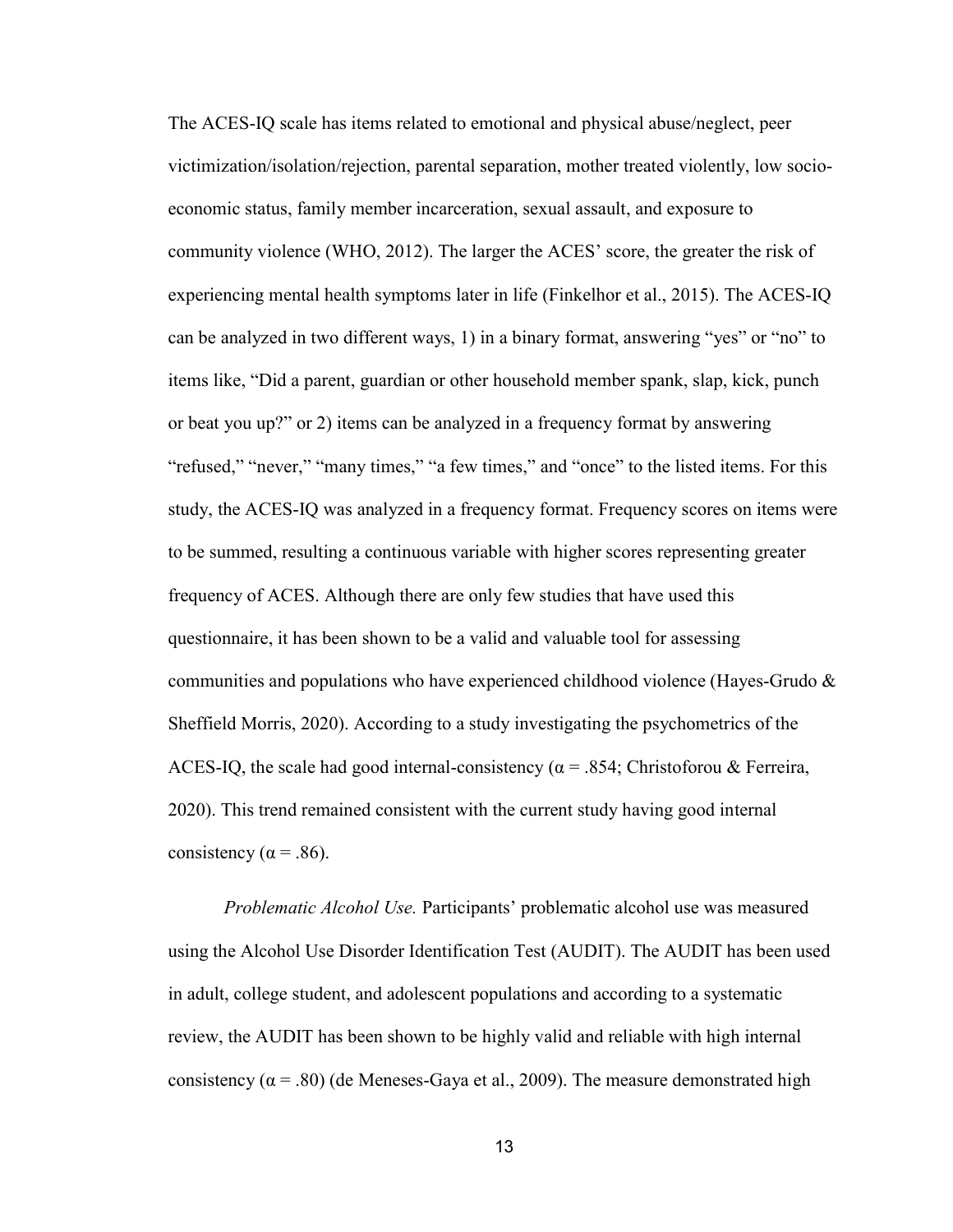internal consistency in the current sample ( $\alpha$  = .86). The AUDIT is a 10-item screening tool used to assess alcohol use and alcohol-related problems, ("Have you or someone else been injured because of your drinking?"), consumption ("How often do you have a drink containing alcohol?"), and drinking behaviors ("How often during the last year have you failed to do what was normally expected of you because of drinking; National Institute of Drug Abuse, 2018). The AUDIT scores range from 0 to 40, where 0 is someone who has never consumed alcohol, scores from 1-7 are considered low risk consumption, from 8 to 14 harmful or hazardous consumption, and 15 and above is a serious risk of alcohol dependence (NIDA, 2018; Saunders, 2021). The AUDIT has 10 questions, and the responses are scored as 0, 1, 2, 3, or 4 with the exception of items 9 and 10 scored as 0, 2, and 4. For instance, for the item asking "During the past year, how often have you failed to do what was normally expected of you because of drinking?" the answers consist of "Never" (scored 0), "less than monthly," (scored 1), "monthly" (scored 2), "weekly" (scored 3), and daily or almost daily," (scored 4; Saunders et al., 1993).

#### Data Analysis Plan

Data were analyzed using the IBM Statistical Package for Social Sciences (SPSS) 27 software. To investigate our first hypothesis (that ACES and social support are associated with problematic alcohol use), Pearson's correlations were conducted. Next, to investigate our second hypothesis (that social support will moderate the association between ACES and problematic alcohol use), a moderation analysis was performed using the PROCESS Macro model 1 (Hayes, 2013). The PROCESS macro computed an interaction variable (ACES x social support) to determine whether overall social support moderates the relations between ACES and problematic alcohol use. Additional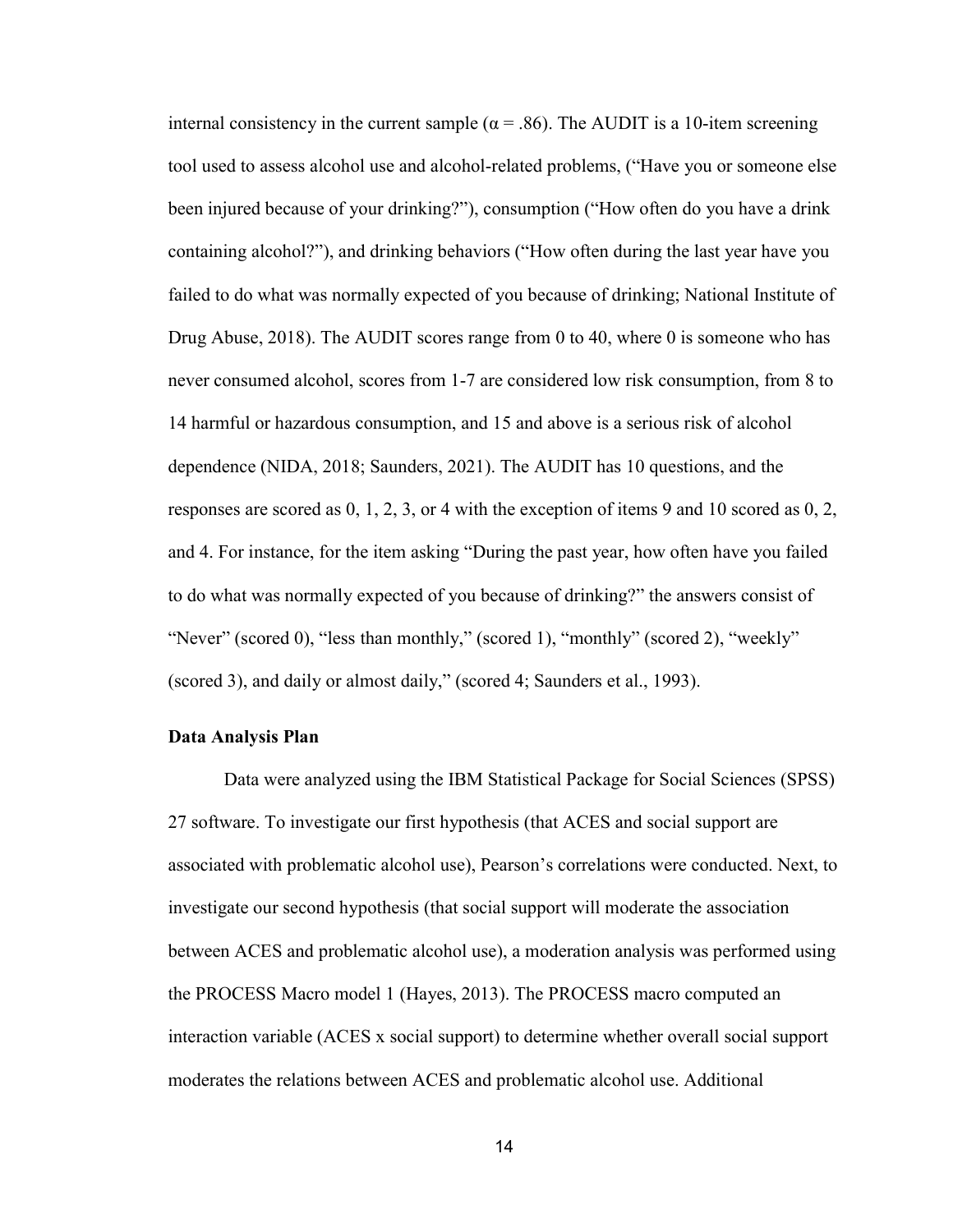exploratory moderation analyses were conducted to determine whether different types of social support (family, friend, or special person) moderate the association between ACES and problematic alcohol use. Statistical significance was determined by 99% confidence intervals that do not contain zero. Significant interactions were probed according to Johnson-Neyman procedures via the PROCESS script for SPSS (Hayes, 2013). This technique pinpoints regions of significance of the moderator for the conditional effect of the predictor on the dependent variable allowing for a more precise examination of the moderator's effect (Hayes, 2013).

#### Results

#### Baseline Characteristics

There were 350 individuals who completed the ACES-IQ, with 13 subcategories (physical abuse, emotional abuse, contact sexual abuse, household drug use, incarcerated household member, mental illness, domestic violence, parental loss/separation, emotional neglect, physical neglect, bullying, community violence, and collective violence). Of these participants, 322 individuals (92%) reported at least one ACE on the ACES-IQ (M  $= 2.78$ ,  $SD = 2.5$ ). Table 1 is a frequency table that reports the thirteen subgroups of the ACES-IQ. Out of the 322 participants who completed the ACES-IQ, the subgroup community violence was the ACE most often reported ( $n = 186$ ), with parental loss/separation ( $n = 146$ ) and emotional neglect ( $n = 125$ ) following. Subgroups household member incarcerated ( $n = 12$ ), physical neglect ( $n = 18$ ), and collective violence  $(n = 23)$  were the ACES that were least reported.

For AUDIT total score, which ranges from 0 to 40, a score of 8 or above is considered to harmful or hazardous drinking. For this sample, the reported AUDIT mean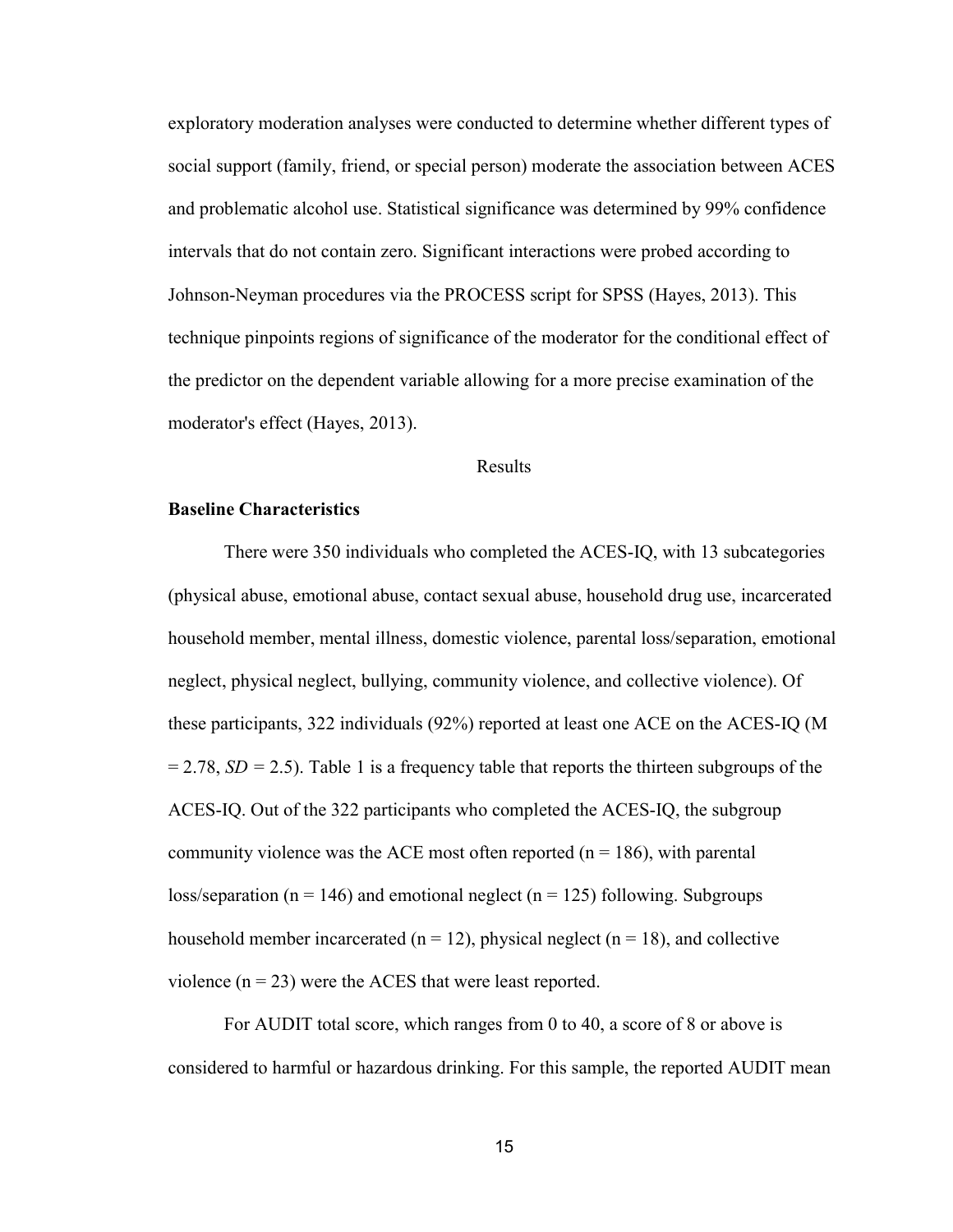score was 5.87 ( $SD = 5.3$ ); 64.3% of participants scored 7 or below on the AUDIT; 18.3% of participants scored 8 or above.

#### Analysis of Study Outcomes

Pearson's correlations were used to examine the associations between social support, number of ACES, and problematic alcohol use (hypothesis 1). Table 2 reports the correlations between adverse childhood experiences (ACES-IQ), social support (MSPSS), domains of social support (MSPSS subscales), and problematic alcohol use (AUDIT). ACES were related significantly and positively to problematic alcohol use  $(r =$ .188,  $p = .002$ ). There were significant negative correlations between ACES and each domain of perceived social support, friend  $r = -.242$ ,  $p = .000$ ), special person (r = -.170 p  $=$  .002), and family (r = -.446,  $p = .000$ ), and overall perceived social support (r = -.357,  $p = .000$ ). Similarly, there were significant negative associations between problematic alcohol use and two of the subgroups of perceived social support, special person  $(r = -1)$ .183,  $p = 002$ ), family (r = -.135,  $p = .023$ ), and overall perceived social support (r = - $.148, p = .013$ ).

A moderation analysis was completed with the use of PROCESS macro version 3.5 to examine the moderating role of social support on the association between ACES and problematic alcohol use (hypothesis 2). In the moderation model, ACES was the predictor variable, overall perceived social support was the moderator, and problematic alcohol use was the outcome variable. The interaction variable ACES x perceived social support ( $b = .18$ ,  $p = .105$ ) was not significantly associated with problematic alcohol use (see Table 4, Appendix D).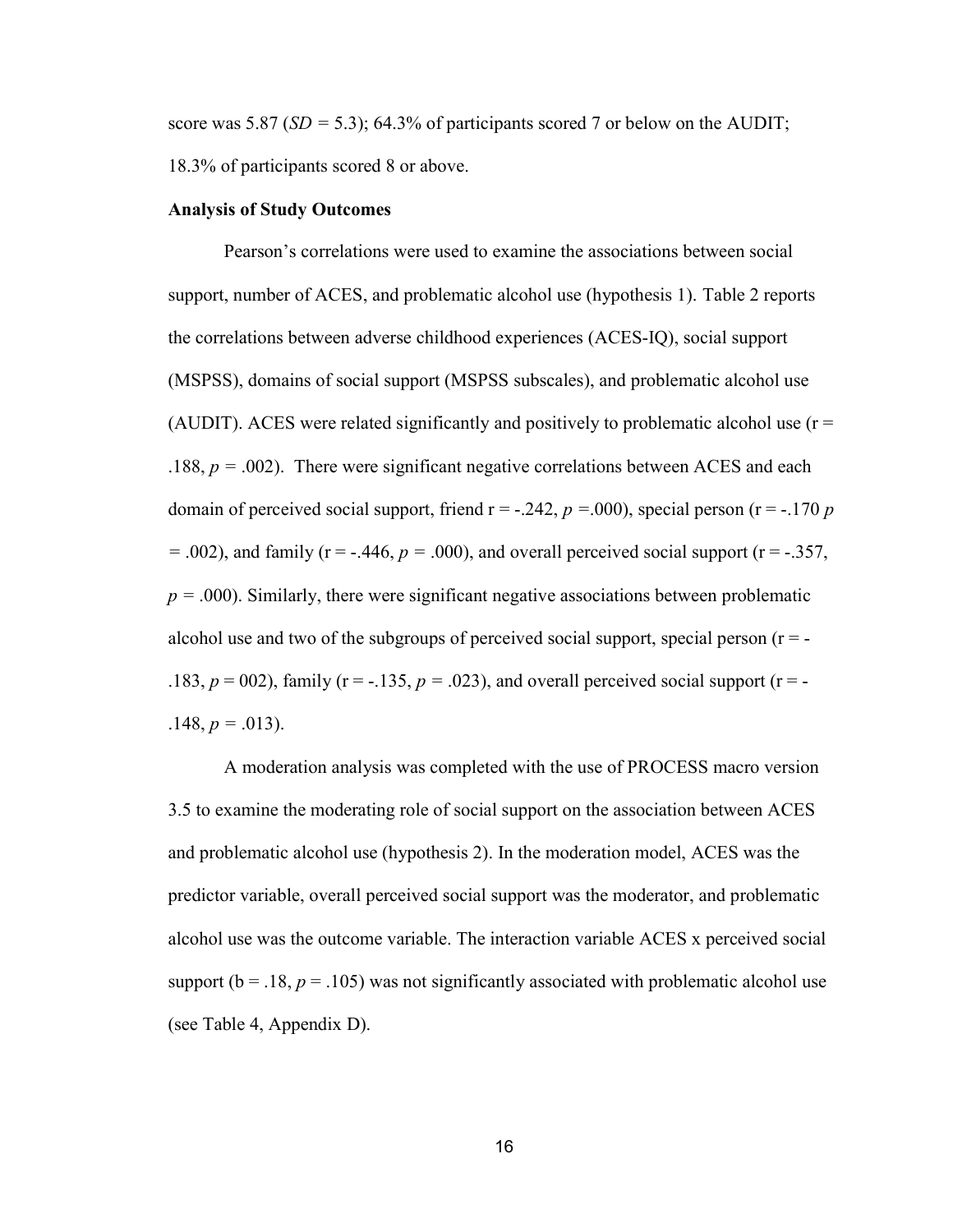In order to explore the moderating effect of certain domains of social support (family, friends or significant other) on the connection between ACES and problematic alcohol use, three moderation models were run using the PROCESS macro with ACES as the predictor variable, perceived social support from friends (model 1), family (model 2), and a "special person" (model 3) as the moderator, and problematic alcohol use as the outcome variable (see Table 4, Appendix D). The interaction between ACES and perceived familial social support ( $b = .24$ ,  $p < .008$ ) was significant (see Figure 1, Appendix E). The results indicated that perceived social support from family moderated the association between adverse childhood experiences and alcohol use and problems. Essentially, the connection between experiencing childhood trauma and problematic alcohol use was strongest at high levels of family support. Perceived social support from friends or a "special person" were not significant moderators of the association between ACES and problematic alcohol use.

#### **Discussion**

The overarching goal of this study was to examine the connection between adverse childhood experiences, social support, and problematic alcohol use. In addition to highlighting this association, the second aim was to investigate how perceived social support moderated the association between adverse childhood experiences and problematic alcohol use. The final aim of this study was to explore the impact of the separate domains of perceived social support (friends, family, and special person) on the connection between ACES and problematic alcohol use.

It was hypothesized that ACES would be associated positively with problematic alcohol use. This hypothesis was supported and aligns with previous research showing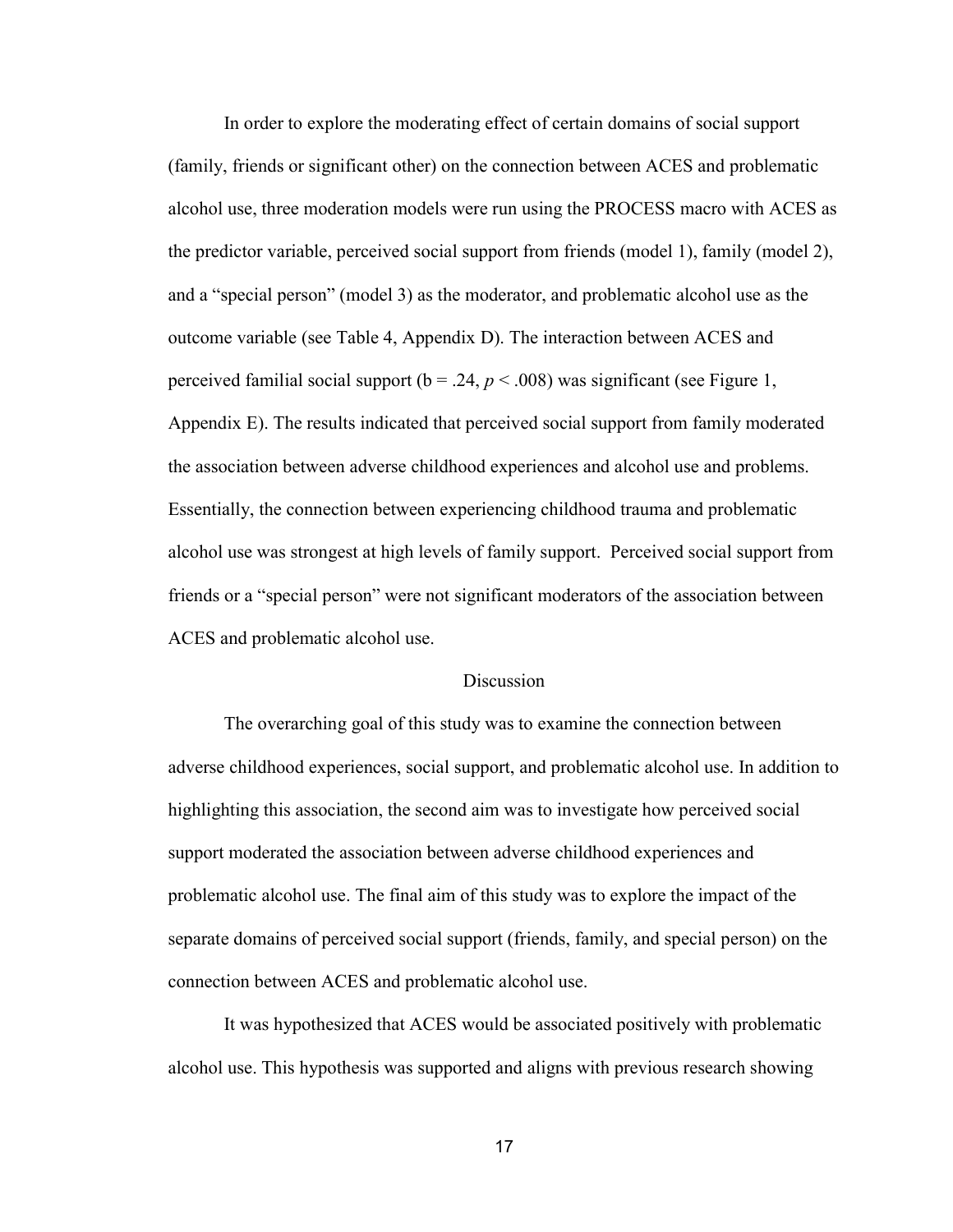that higher scores on the ACES Scale were associated with greater likelihood of developing a substance use disorder later in life (Fuller-Thomson et al., 2016; LeTendre & Reed, 2017). Additionally, it was hypothesized that social support would be associated negatively with both adverse childhood experiences and alcohol use. This hypothesis was supported in that ACES were correlated negatively with each of the domains of perceived social support (family, friend, special person) and overall perceived social support. This result supports previous research showing a negative association between ACES and social support (Robinaugh et al., 2011). These findings are also in line with previous research showing that as perceived social support increases, there is a decrease in posttraumatic stress disorder-related symptoms, possibly serving as a protective factor toward adverse experience (Dworkin et al., 2018). Additionally, problematic alcohol use was correlated negatively with social support. These results are similar to previous findings in the literature showing that lower social support is associated with increased substance use (Skeer et al., 2015).

Hypothesis 2 stated that overall social support would moderate the relation between ACES and problematic alcohol use (the connection between ACES and problematic alcohol use will be stronger at low levels of social support). This hypothesis was not supported. Overall perceived social support did not moderate the association between ACES and problematic alcohol use. There was a significant positive correlation between ACES and problematic alcohol use, indicating that experiencing more ACES was associated with greater problematic alcohol use. This association was present regardless of levels of overall social support, indicating that ACES have a powerful impact on alcohol use that is not buffered by increased perceptions of general social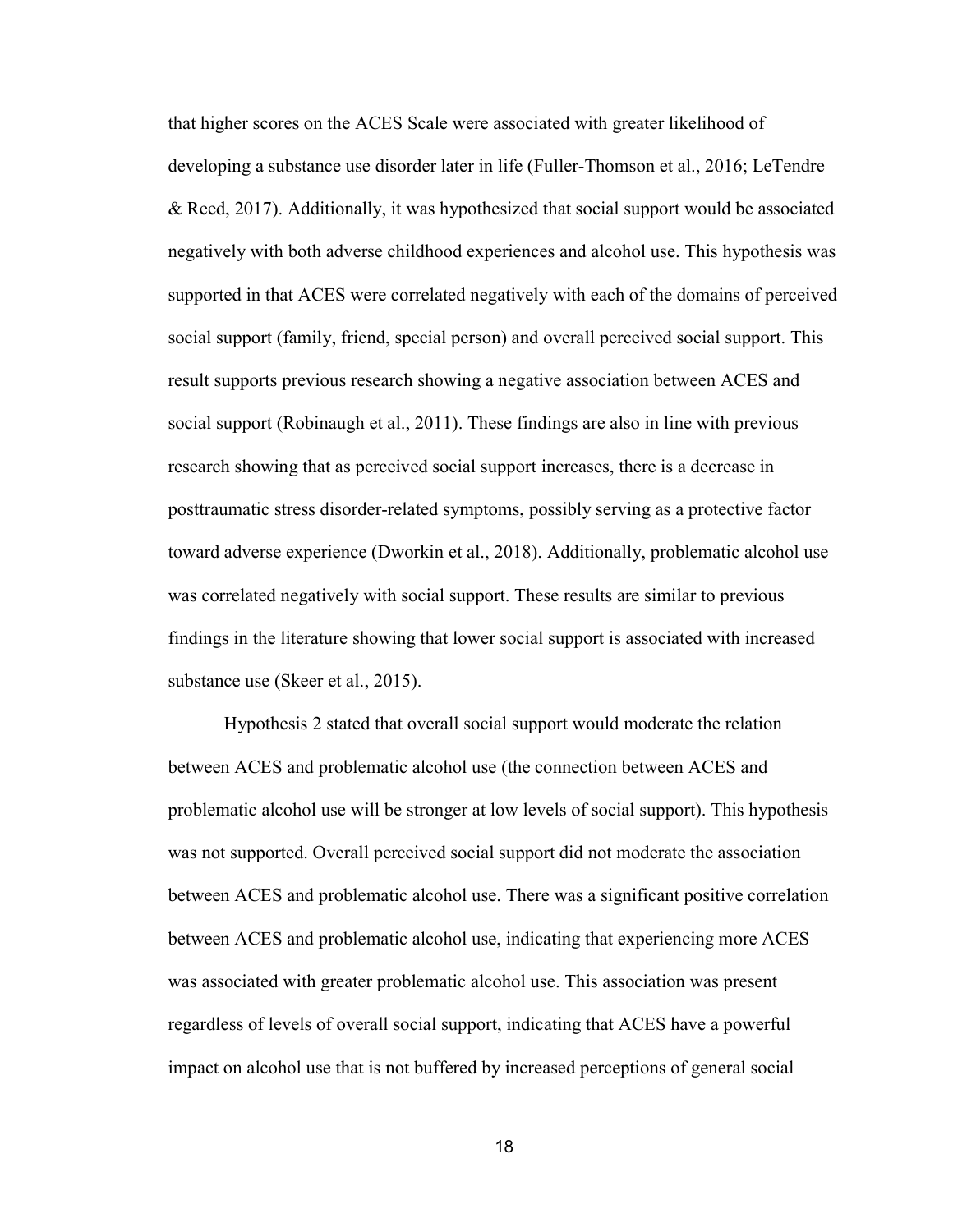support. Notably, previous research has found that social support provided to substance users can have various impacts on substance use depending on the type and quality of that support (McCabe et al., 2019). In the present study, only ratings of perceived social support were examined, rather than type and quality of support. Future studies should include measures of type and quality of support provided to determine how these variables interact with ACES and problematic alcohol use. Similarly, it has been found that certain reactions and behaviors, such as controlling and infantizing survivors after a trauma is disclosed can affect a trauma survivor negatively (Peter-Hagen & Ullman, 2014). For instance, if there were negative behaviors post-disclosure from support figures, these could have detrimental consequences for trauma survivors during recovery, like increased drinking behaviors and increased stress (Peter-Hagen &Ullman, 2014; Robinaugh et al., 2011; Ullman et al., 2000). Future research should measure reactions after disclosing the experience of an adverse childhood experience and how these reactions relate to problematic alcohol use.

Finally, hypothesis 3 was an exploratory hypothesis examining whether certain domains of social support (family vs. friend vs. special person) differentially moderated the relation between ACES and problematic alcohol use. It was found that social support from the family was the only domain that moderated the association between ACES and problematic alcohol use. Interestingly, the connection between ACES and problematic alcohol use was strongest at high levels of family support. Conversely, most of the literature suggests that familial support is beneficial to individuals who have ACES or problematic drinking patterns (Brown et al., 2013; Dworkin et al., 2018; McCabe et al., 2019; Peter-Hagene & Ullman et al., 2014). There are a few possible explanations for this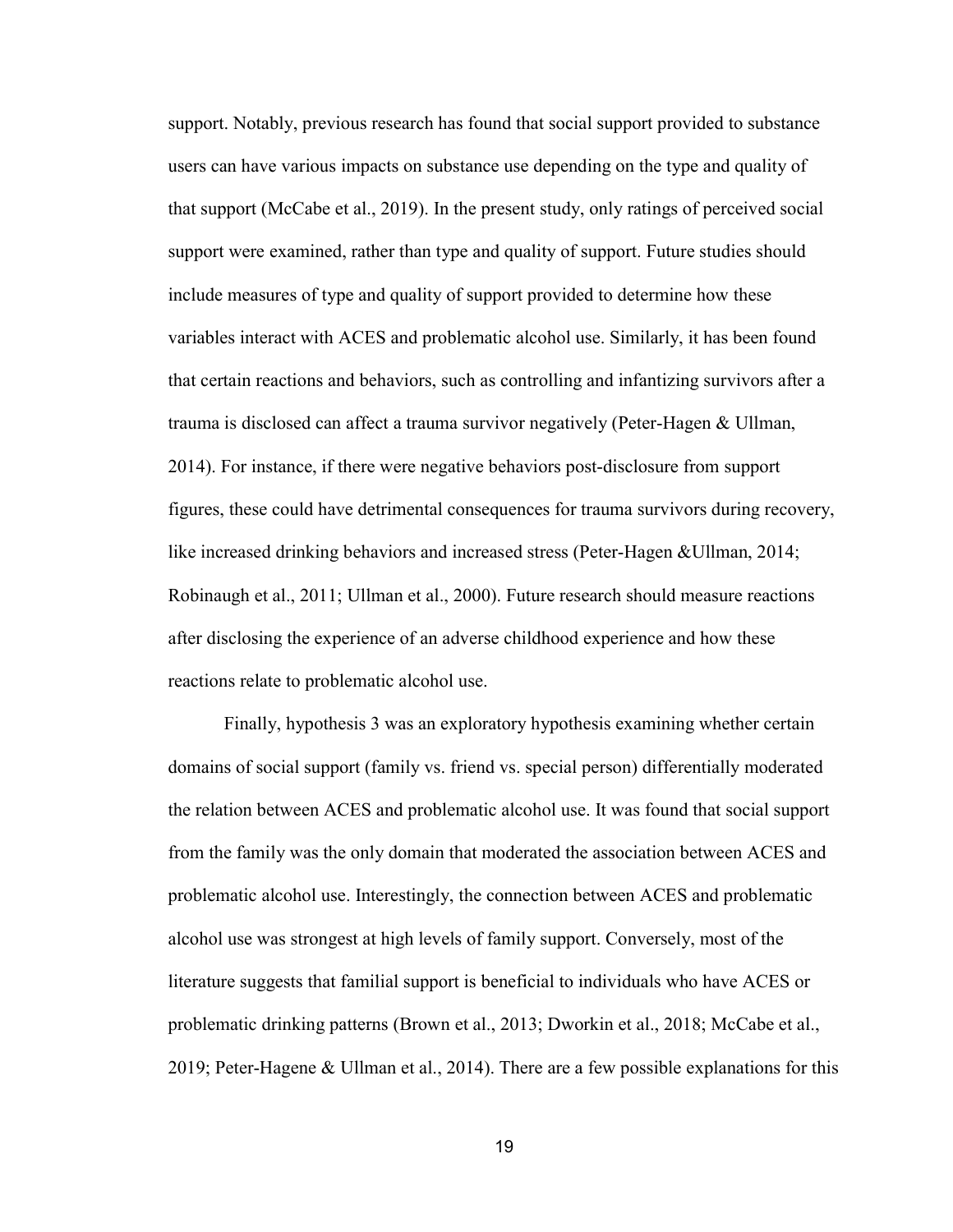finding. For example, the substance use levels of the individual's family may have impacted the individual's substance use above and beyond perceived social support by family members. In studies of adolescent and young adult drinkers, parental alcohol use has been found to be a significant predictor of drinking levels (Stoolmiller et al., 2012). A recent systematic review by Knox and colleagues (2019) found that peer alcohol use was associated with adult alcohol consumption across 17 studies, clearly showing that the drinking habits of people in the social network have a powerful impact one's own drinking. Additionally, the social network has been shown to influence recovery from a substance use disorder. According to the DSM-5, it is suggested that a person in alcohol recovery should have a strong family or support system to help improve the chances of a successful recovery (APA, 2013). This implies that the family is supportive of the individual's recovery. However, a family member could be supportive of another family member's recovery but not willing to change their own heavy or problematic drinking behaviors. Given that substance use disorders have a large genetic component, there is a strong chance that a person struggling with an alcohol use problem has family members who have struggled or are currently struggling with an alcohol use disorder (APA, 2013; Verhulst et al., 2014). If a person in recovery has a supportive family, but most of their family uses drugs and alcohol, the support system could reinforce the individual's drug and alcohol use unintentionally (McCabe et. al., 2019). Unfortunately, the present study did not measure family history of substance use disorders, current levels of familial alcohol use, or familial attitudes towards substance use, so it remains unclear to what extent family member alcohol use influenced the present findings. It is also worth noting that the majority of this sample is from the United Kingdom, a country with high rates of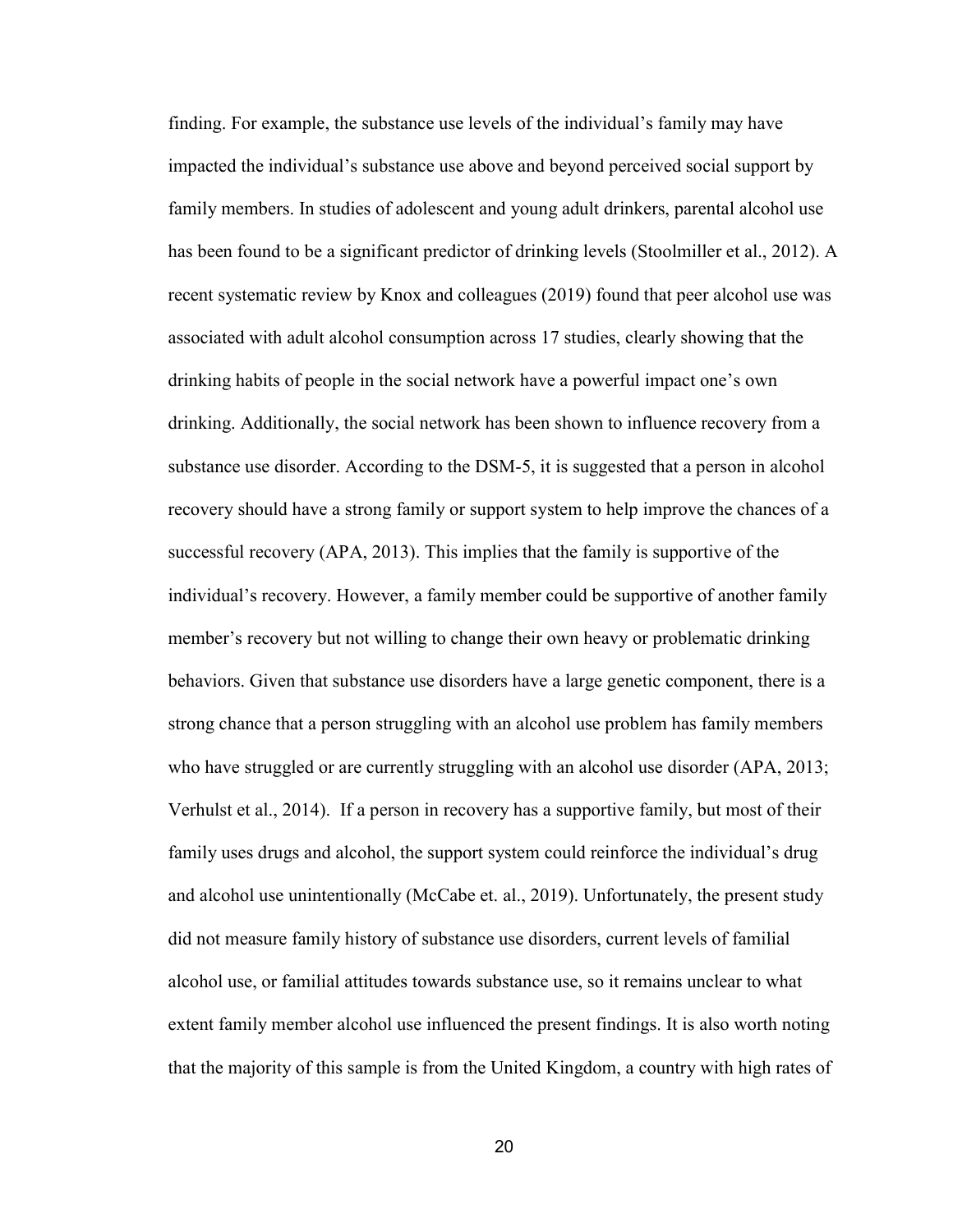heavy episodic drinking in which drinking is socially accepted (Global Change Data Lab, 2010; Lee, 2020). Data shows that rates of alcohol consumption and alcohol use disorder are greater in the UK than the USA, and that supervised drinking with family members is more common (Lee, 2020; WHO, 2018). These are all factors that could have influenced the connection between ACES, family support, and problematic alcohol use in the present study.

 Furthermore, the type of trauma experienced could have impacted both social support and development of problematic alcohol use behaviors. For instance, Fuller-Thomson and colleagues (2016) found an association between three specific ACES (sexual abuse, physical abuse, and witnessing parental domestic abuse) and substance use dependence. Similarly, in a clinical population, a connection was found between emotional, sexual, and physical abuse and an increase in the probability of developing a cannabis or alcohol use disorder (LeTendre & Reed, 2016). It is possible that certain types of traumas confer differential risk with regard to weakening social support and increasing problematic alcohol use. For instance, the current study found that the most common ACEs experienced in this sample were community violence (53.1%), parental loss/separation (41.7%), and emotional neglect (35.7%), which is different than findings from previous studies on ACES which found that physical abuse in childhood was the most commonly endorsed ACE. In the current study, physical abuse (10.9%), sexual abuse (13.1%), and domestic abuse (28%) were not among the most highly endorsed ACES. Future research should investigate whether certain types of ACES differentially impact levels of social support and substance use.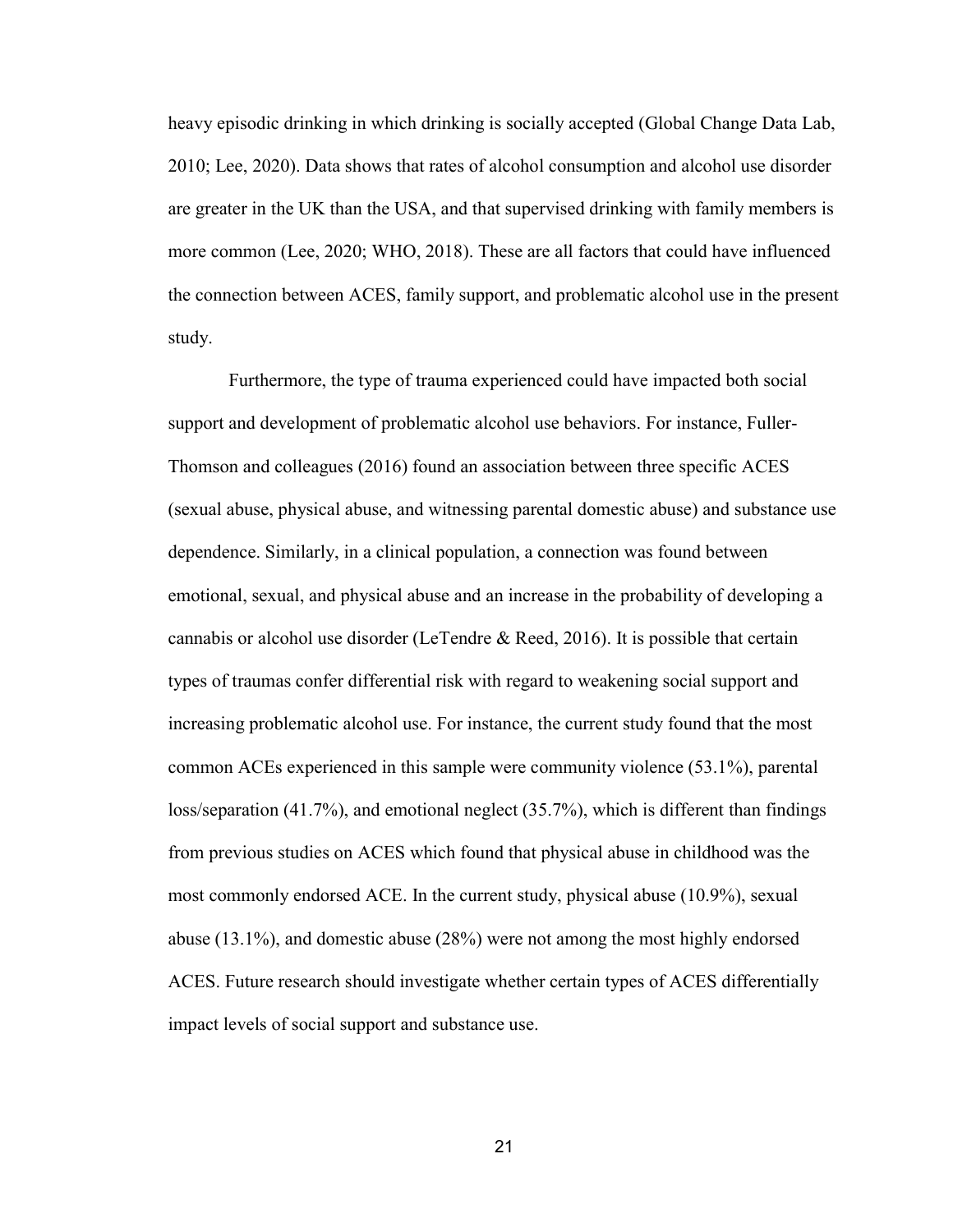Although the findings of this study are noteworthy and give a different perspective of how social support may fit into the association between ACES and problematic alcohol use, one must consider the limitations of the study when interpreting the results. Firstly, nearly 88% of the sample was from the United Kingdom; therefore, the results of this study may represent trends from one specific country that may not generalize to other countries. Replication studies in geographically diverse samples are needed to determine if these findings extend to countries with differential drinking patterns. Similarly, the sample was majority Caucasian and female. Future research with a more diverse sample is needed, particularly examining how gender and age could impact the type of social support used and drinking behaviors. Also, self-report measures were used for all variables of interest. For future research, more objective measures of alcohol use, such as ecological momentary assessment or daily diaries could be used to counteract possible inaccuracies of retrospective self-reports. Lastly, perceived social support was measured contemporaneously, representing current levels of social support rather than childhood support. Future studies should examine the social support that was received during childhood to provide clarity on how social support buffers the consequences of specific risk factors.

Despite the limitations, the present study adds important findings to the literature on social support, ACES, and problematic alcohol use in adults. Additionally, this is one of only a few studies to use the Adverse Childhood Experiences Scale – International Questionnaire, which assesses a wider variety of adverse experiences than the original ACES. Although, the ACES-IQ is beneficial to use, it does not map on to past studies that use the original ACES scale with 10 subgroups, making it challenging to make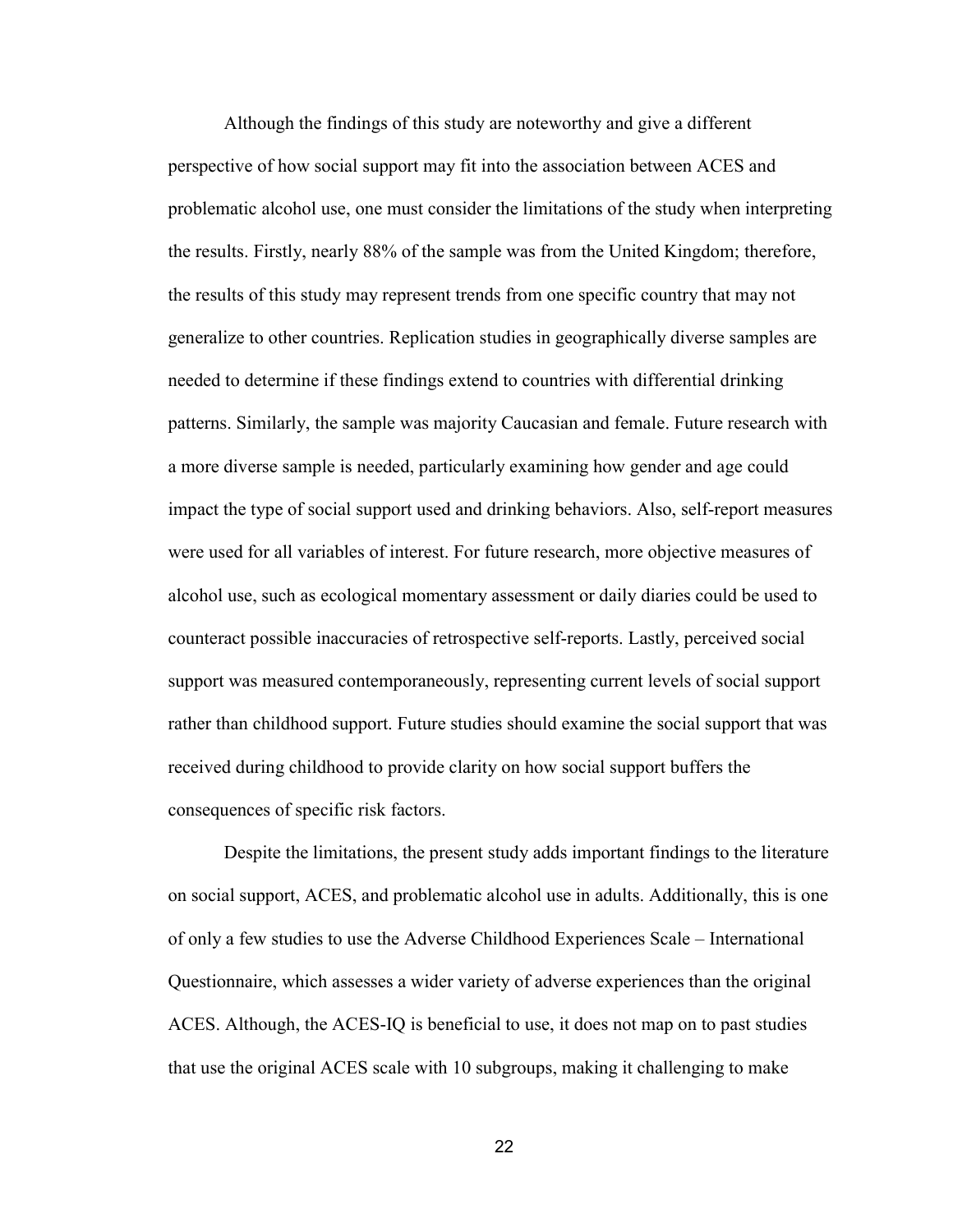comparisons with previous research. Furthermore, the present study used an international online research platform, Prolific Academic, which allowed the chance to reach more diverse nationalities. Prolific is more reliable and user-friendly for both researcher and participant and yields higher quality responses than Mechanical Turk and Crowd Flower (Peer et al., 2017).

In summary, the present study highlights the importance of understanding the connections between social support, adverse childhood experiences, and alcohol use. Additionally, unresolved childhood trauma can increase the risk for developing problematic alcohol use and understanding the complicated role that family support plays within the association of ACES and problematic alcohol use is beneficial. Ultimately, future work is needed to explore additional factors that could impact the relations between social support, ACES, and problematic drinking.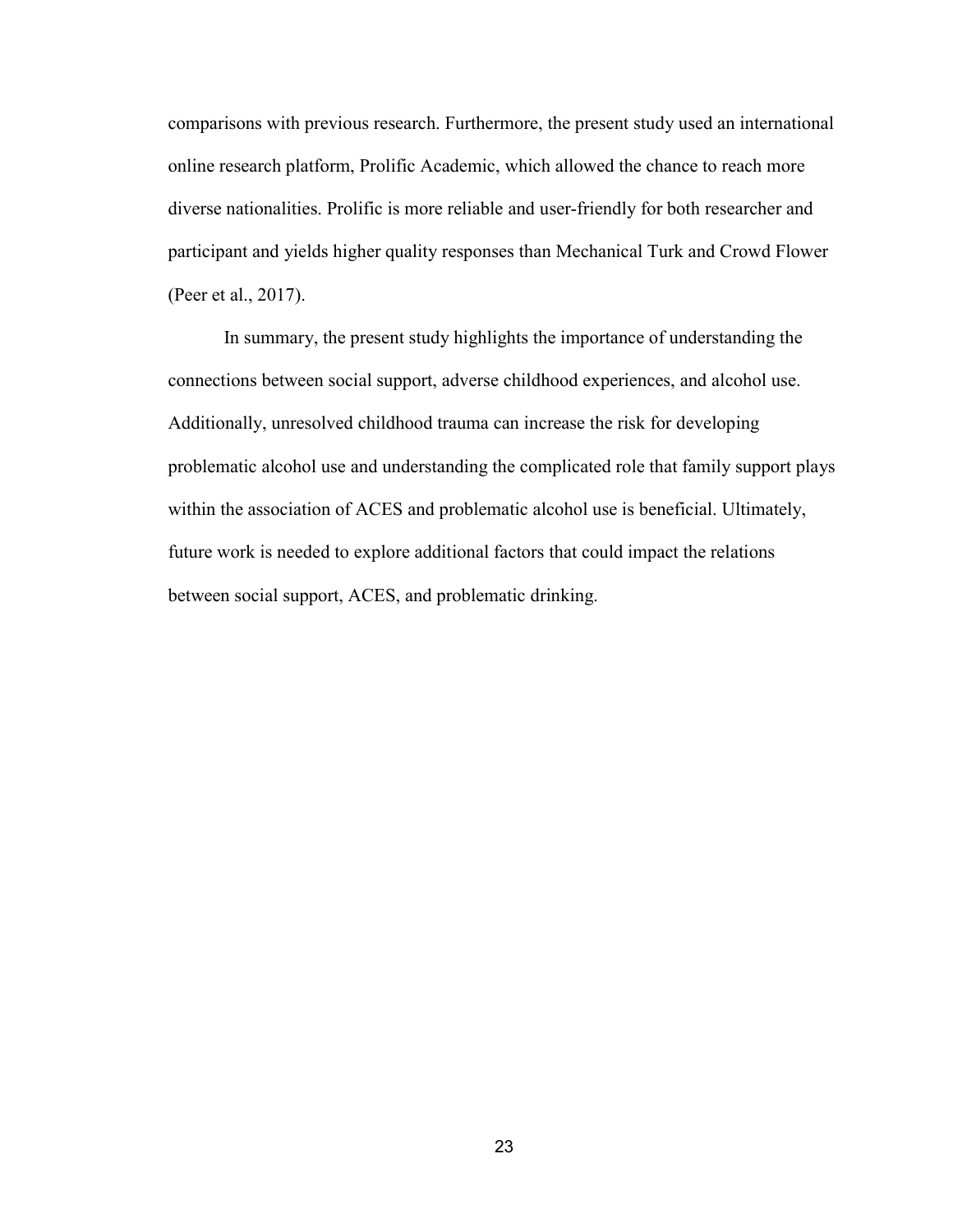#### REFERENCES

- American Psychiatric Association. (2013). Diagnostic and statistical manual of mental disorders, 5th ed. Arlington, VA: American Psychiatric Association. https://doi.org/10.1176/appi.books.9780890425596.
- Batten, S. V., & Hayes, S. C. (2005). Acceptance and commitment therapy in the treatment of comorbid substance abuse and posttraumatic stress disorder: A case study. Clinical Case Studies, 4(3), 246–262. https://doi.org/10.1177/1534650103259689
- Birtel, M. D., Wood, L., & Kempa, N. J. (2017). Stigma and social support in substance abuse: Implications for mental health and well-being. Psychiatry Research, 252 (1), 1–8. https://doi.org/10.1016/j.psychres.2017.01.097
- Brown, S., Jun, M. K., Min, M. O., & Tracy, E. M. (2013). Impact of dual disorders, trauma, and social support on quality of life among women in treatment for substance dependence. Journal of Dual Diagnosis, 9(1), 61–71.

https://doi.org/10.1080/15504263.2012.750147

- Centers for Disease Control and Prevention. (April 2020). About the CDC-Kaiser ACE study. U.S. Department of Health and Human Services. https://www.cdc.gov/violenceprevention/aces/index.html
- Cheong, E. V., Sinnott, C., Dahly, D., & Kearney, P. M. (2017). Adverse childhood experiences (ACES) and later-life depression: Perceived social support as a potential protective factor. British Medical Journal Open, 7(9), e013228. https://doi.org/10.1136/bmjopen-2016-013228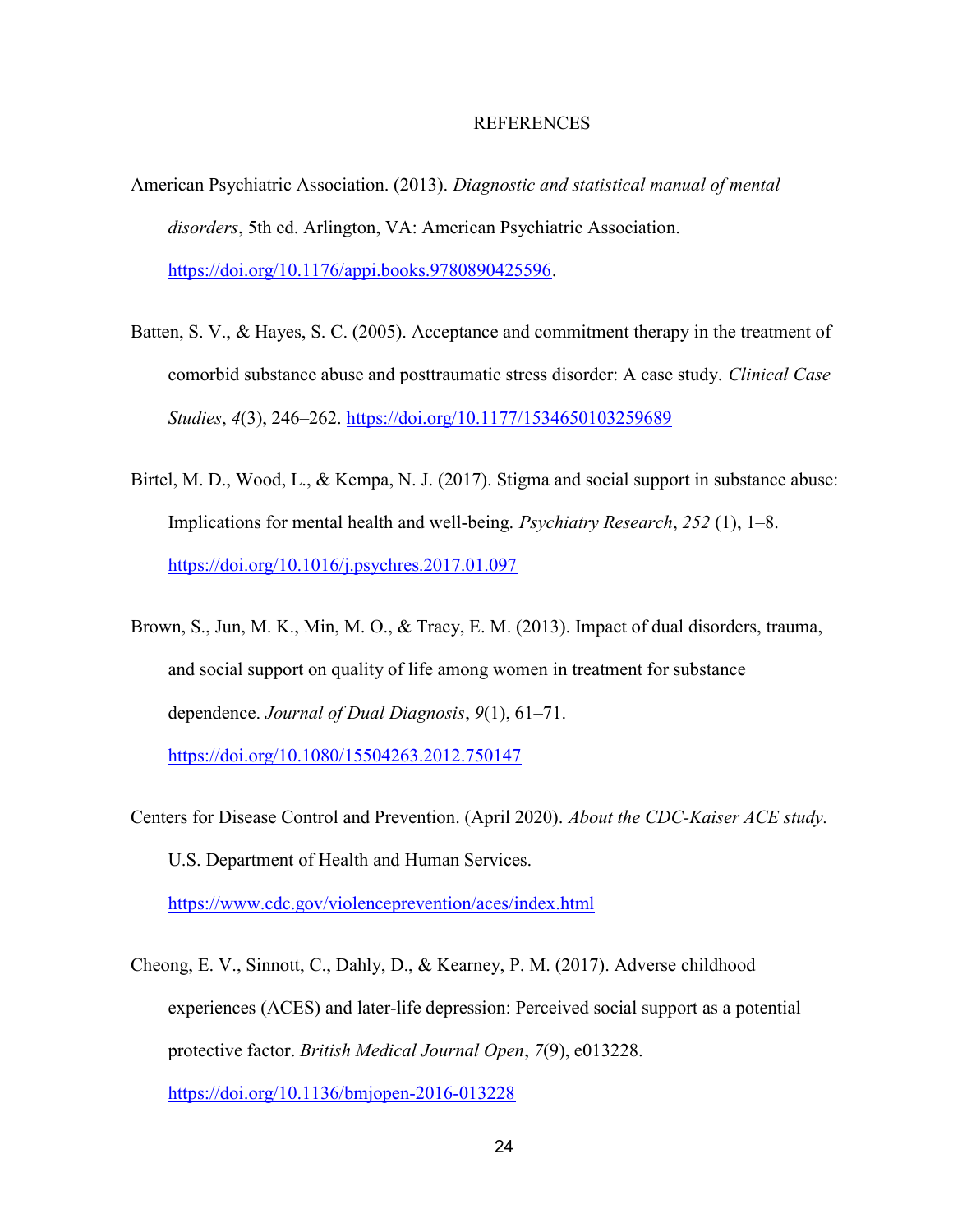- Christoforou, R., & Ferreira, N. (2020). Psychometric assessment of adverse childhood experiences international questionnaire (ACE-IQ) with adults engaging in non-suicidal self-injury. Mediterranean Journal of Clinical Psychology, 8(3). https://doi.org/10.6092/2282-1619/mjcp-2601
- Dahlem, N. W., Zimet, G. D., & Walker, R. R. (1991). The Multidimensional Scale of Perceived Social Support: A confirmation study. Journal of Clinical Psychology, 47(6), 756–761. https://doi.org/10.1002/1097-4679(199111)47:6<756::AID-JCLP2270470605>3.0.CO;2-L
- Delany, P. J., Shields, J. J., & Roberts, D. L. (2009). Program and client characteristics as predictors of the availability of social support services in community-based substance abuse treatment programs. The Journal of Behavioral Health Services & Research, 36(4), 450–464. https://doi.org/10.1007/s11414-008-9153-z
- de Meneses-Gaya, C., Zuardi, A. W., Loureiro, S. R., & Crippa, J. A. S. (2009). Alcohol use disorders identification test (AUDIT): An updated systematic review of psychometric properties. Psychology & Neuroscience, 2(1), 83–97.

https://doi.org/10.3922/j.psns.2009.1.12

Dworkin, E. R., Ojalehto, H., Bedard-Gilligan, M. A., Cadigan, J. M., & Kaysen, D. (2018). Social support predicts reductions in PTSD symptoms when substances are not used to cope: A longitudinal study of sexual assault survivors. Journal of Affective Disorders, 229 (16), 135-140. https://doi.org/10.1016/j.jad.2017.12.042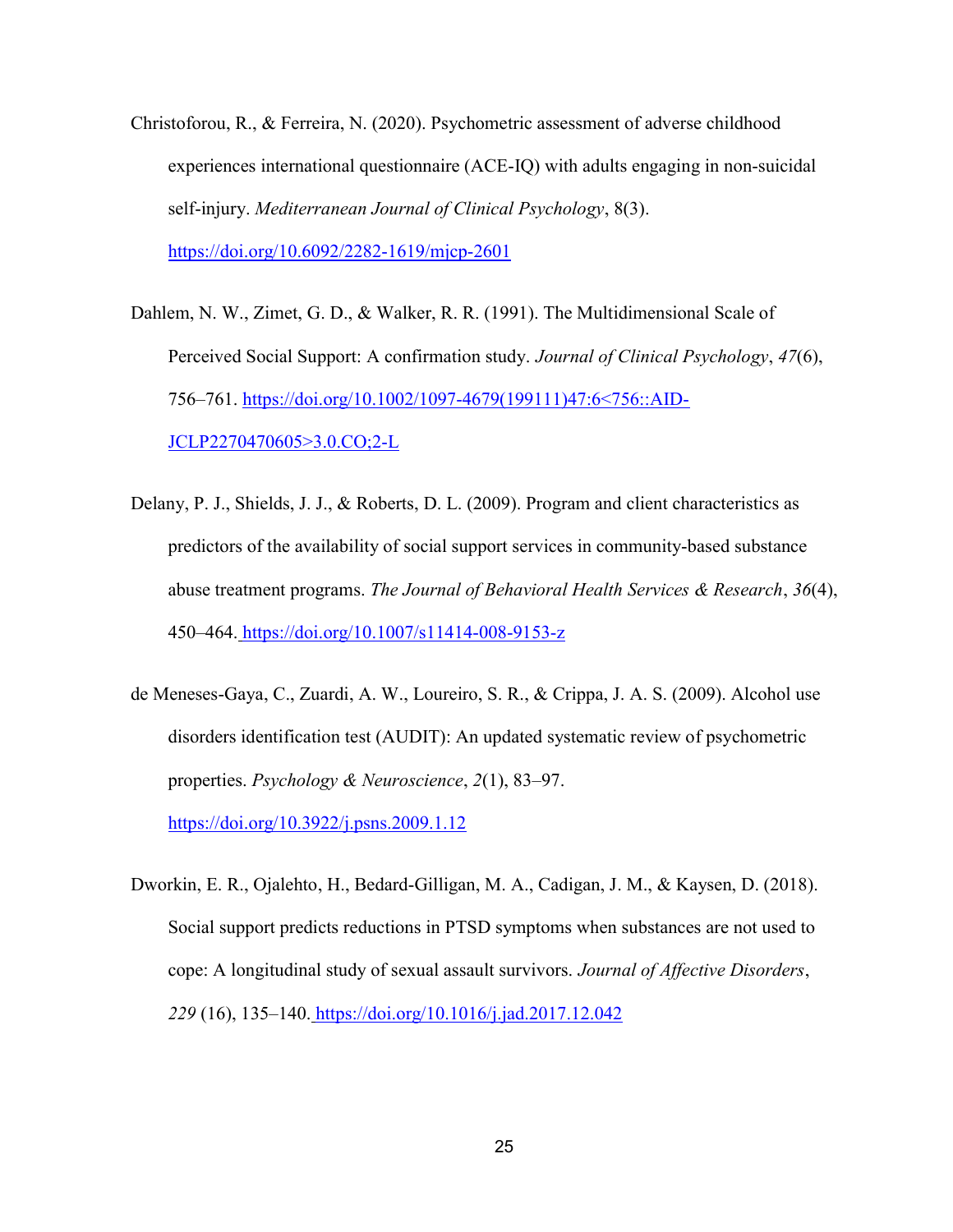- Felitti, V. J., Anda, R. F., Nordenberg, D., Williamson, D. F., Spitz, A. M., Edwards, V., & Marks, J. S. (1998). Relationship of childhood abuse and household dysfunction to many of the leading causes of death in adults: The Adverse Childhood Experiences (ACE) Study. American Journal of Preventive Medicine, 14(4), 245-258.
- Finkelhor, D., Shattuck, A., Turner, H., & Hamby, S. (2015). A revised inventory of adverse childhood experiences. Child Abuse & Neglect, 48, 13–21. https://doi.org/10.1016/j.chiabu.2015.07.011
- Fuller-Thomson, E., Roane, J. L., & Brennenstuhl, S. (2016). Three types of adverse childhood experiences, and alcohol and drug dependence among adults: an investigation using population-based data. Substance Use & Misuse,  $51(11)$ , 1451–1461. https://doi.org/10.1080/10826084.2016.1181089
- Global Change Data Lab. (2010). Share of drinkers who have had a heavy drinking session in past 30 days. Our World in Data. https://ourworldindata.org/grapher/drinkers-had-aheavy-session-in-past-30-

days?tab=chart&country=NIC%7EYEM%7ECAN%7EITA%7EGBR%7EFRA%7ECHE %7EDEU%7ERUS%7EUSA

- Hayes, A. F. (2013). Introduction to mediation, moderation, and conditional process analysis: a regression‐based approach. New York, NY: The Guilford Press. https://doi.org/10.1111/jedm.12050
- Hayes-Grudo, J. & Sheffield Morris, A. (2020). Adverse and protective childhood experiences: A developmental perspective. Washington, D. C.: American Psychological Association.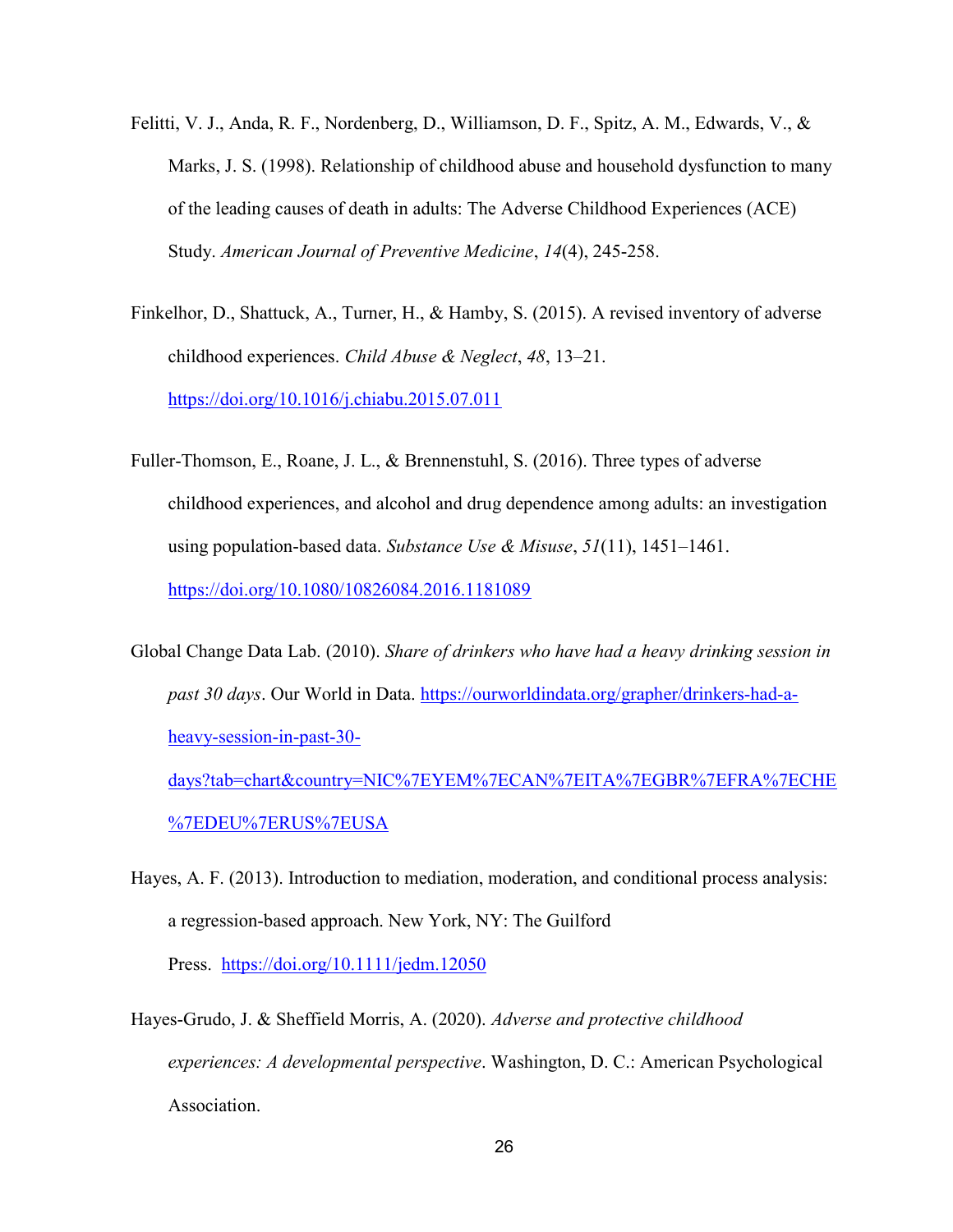Heaney C. A., & Israel B.A. (2008). Social networks and social support. In Glanz K., Rimer B.K.,

Viswanath K. (Eds.), Health behavior and health education: Theory, practice, and research. 4th ed., pp. 190-210. San Francisco, CA. Jossey-Bass. https://is.muni.cz/el/1423/jaro2018/PSY289/um/readings/unit\_1/Sallis\_Chapter20\_Health -Behavior-and-Health-Education\_2008.pdf

- Hughes, K., Bellis, M. A., Hardcastle, K. A., Sethi, D., Butchart, A., Mikton, C., ... & Dunne, M. P. (2017). The effect of multiple adverse childhood experiences on health: a systematic review and meta-analysis. The Lancet Public Health, 2(8), e356-e366.
- Imel, Z. E., Laska, K., Jakupcak, M., & Simpson, T. L. (2013). Meta-analysis of dropout in treatments for posttraumatic stress disorder. Journal of Consulting and Clinical Psychology, 81(3), 394–404. https://doi.org/10.1037/a0031474
- Kalmakis, K. A., & Chandler, G. E. (2014). Adverse childhood experiences: Towards a clear conceptual meaning. Journal of Advanced Nursing, 70(7), 1489–1501. https://doi.org/10.1111/jan.12329

Kelly, S. M., O'Grady, K. E., Schwartz, R. P., Peterson, J. A., Wilson, M. E., & Brown, B. S. (2010). The relationship of social support to treatment entry and engagement: The community assessment inventory. Substance Abuse, 31(1), 43–52. https://doi.org/10.1080/08897070903442640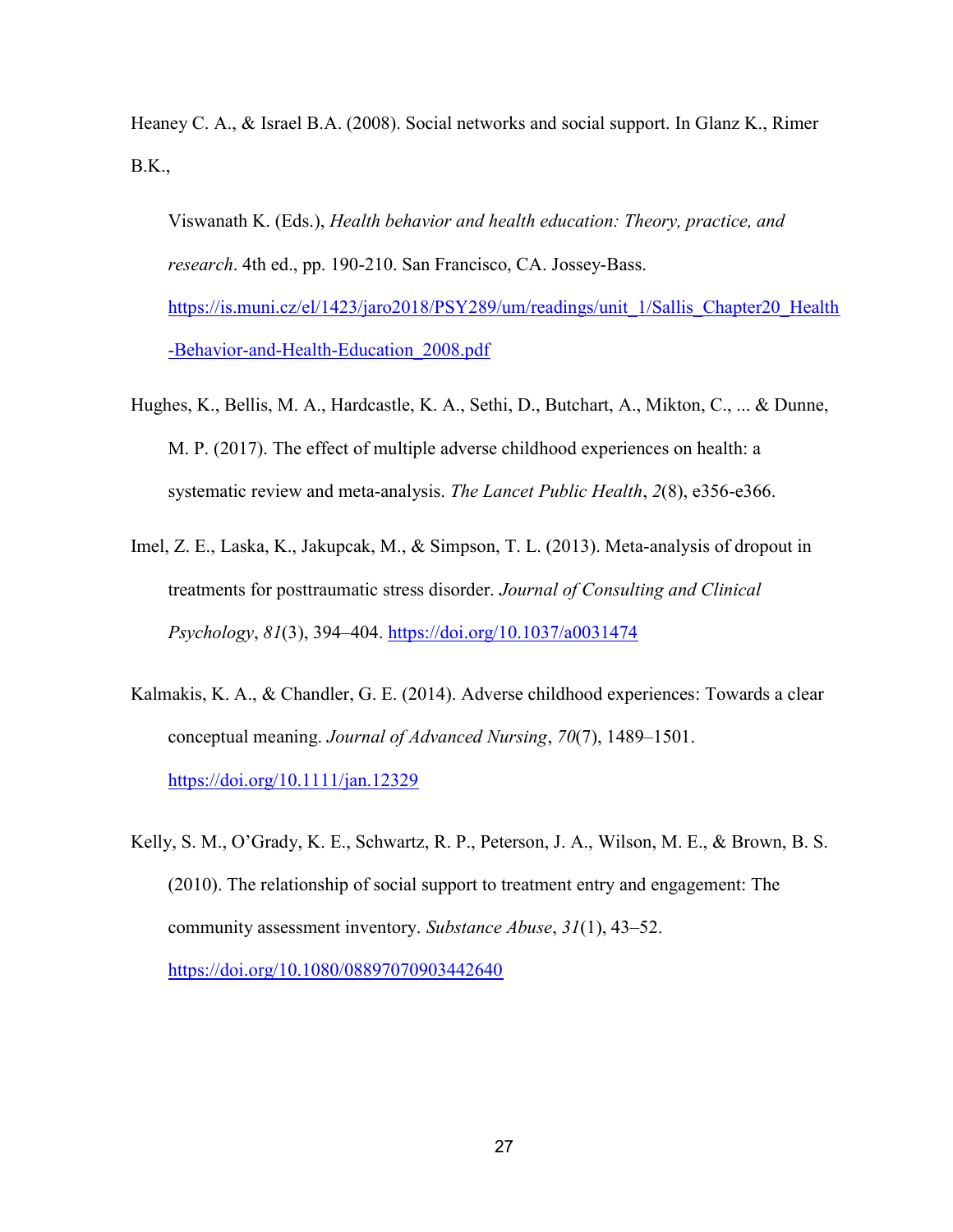- Knox, J., Schneider, J., Greene, E., Nicholson, J., Hasin, D., & Sandfort, T. (2019). Using social network analysis to examine alcohol use among adults: A systematic review. PloS one, 14(8), e0221360
- Konkolÿ Thege, B., Horwood, L., Slater, L., Tan, M. C., Hodgins, D. C., & Wild, T. C. (2017). Relationship between interpersonal trauma exposure and addictive behaviors: A systematic review. BioMed Central Psychiatry, 17(1), 164. https://doi.org/10.1186/s12888-017-1323-1
- Lee, J. (2020, December 1). US vs UK beer and alcohol consumption statistics. Sobriety Hacker. https://www.sobrietyhacker.com/fact-sheet/us-vs-uk-beer-alcohol-consumptionstatistics/
- LeTendre, M. L., & Reed, M. B. (2017). The effect of adverse childhood experience on clinical diagnosis of a substance use disorder: Results of a nationally representative study. Substance Use & Misuse, 52(6), 689–697.

https://doi.org/10.1080/10826084.2016.1253746

- Lipari, R.N. & Van Horn, S.L. (2017). Trends in substance use disorders among age 18 or older. https://www.samhsa.gov/data/sites/default/files/report\_2790/ShortReport-2790.html
- McCabe, C. T., Mohr, C. D., Hammer, L. B., & Carlson, K. F. (2019). PTSD symptomology and motivated alcohol use among military service members: testing a conditional indirect effect model of social support. Substance Use & Misuse,  $54(2)$ ,  $257-270$ . https://doi.org/10.1080/10826084.2018.1517176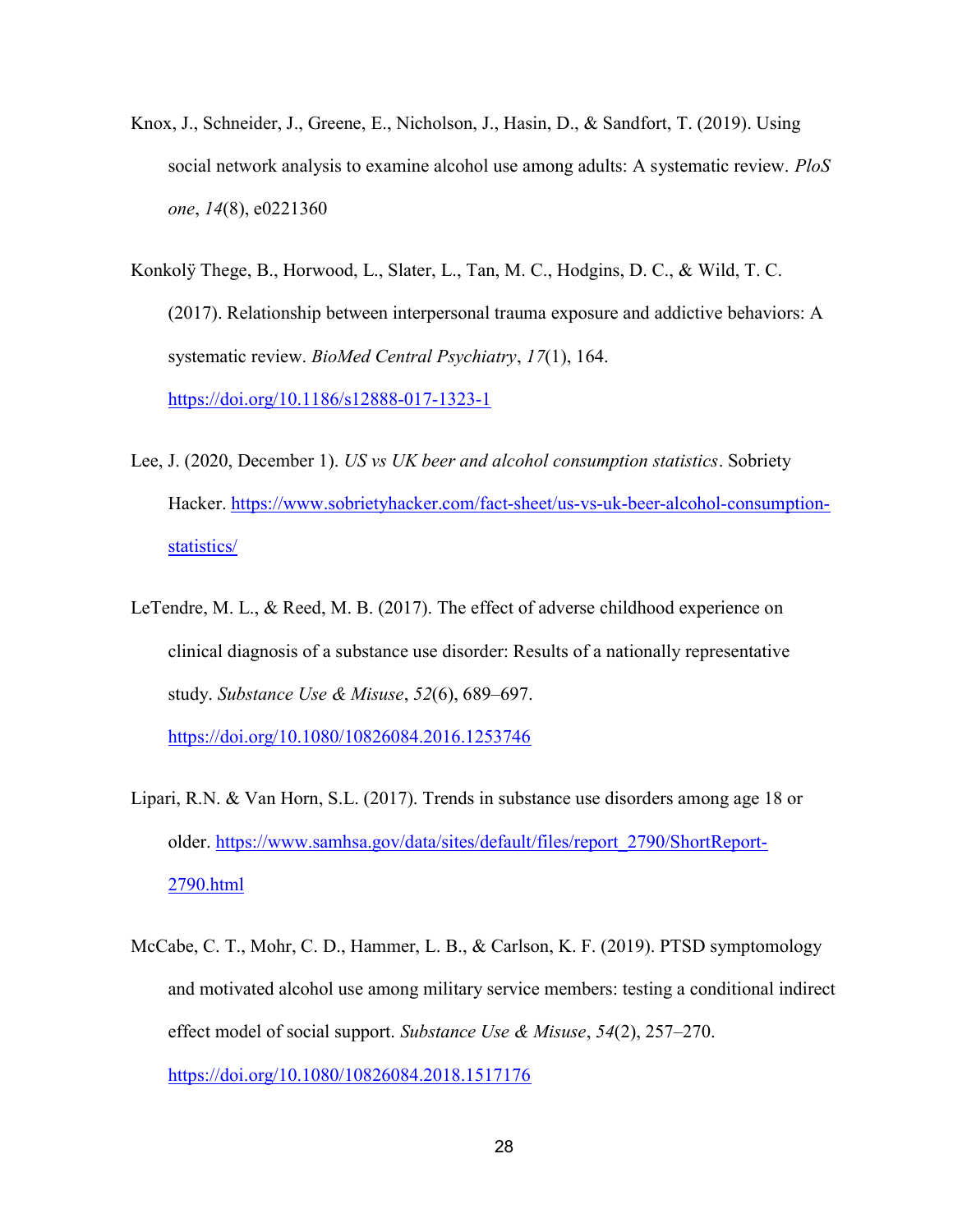- National Institute of Drug Abuse. Screening and assessment tools chart (June 2018). https://www.drugabuse.gov/sites/default/files/audit.pdf
- Panebianco, D., Gallupe, O., Carrington, P. J., & Colozzi, I. (2016). Personal support networks, social capital, and risk of relapse among individuals treated for substance use issues. International Journal of Drug Policy, 27(18), 146–153.

https://doi.org/10.1016/j.drugpo.2015.09.009

- Peer, E., Brandimarte, L., Samat, S., & Acquisti, A. (2017). Beyond the turk: Alternative platforms for crowdsourcing behavioral research. Journal of Experimental Social Psychology, 70, 153–163. https://doi.org/10.1016/j.jesp.2017.01.006.
- Peter-Hagene, L. C., & Ullman, S. E. (2014). Social reactions to sexual assault disclosure and problem drinking: Mediating effects of perceived control and PTSD. Journal of Interpersonal Violence, 29(8), 1418–1437. https://doi.org/10.1177/0886260513507137
- Racine, N., Madigan, S., Plamondon, A., Hetherington, E., McDonald, S., & Tough, S. (2018). Maternal adverse childhood experiences and antepartum risks: The moderating role of social support. Archives of Women's Mental Health, 21(6), 663–670. https://doi.org/10.1007/s00737-018-0826-1
- Robinaugh, D. J., Marques, L., Traeger, L. N., Marks, E. H., Sung, S. C., Beck, J. G., Pollack, M. H., & Simon, N. M. (2011). Understanding the relationship of perceived social support to posttrauma cognitions and posttraumatic stress disorder. *Journal of Anxiety* Disorders, 25(8), 1072–1078. https://doi.org/10.1016/j.janxdis.2011.07.004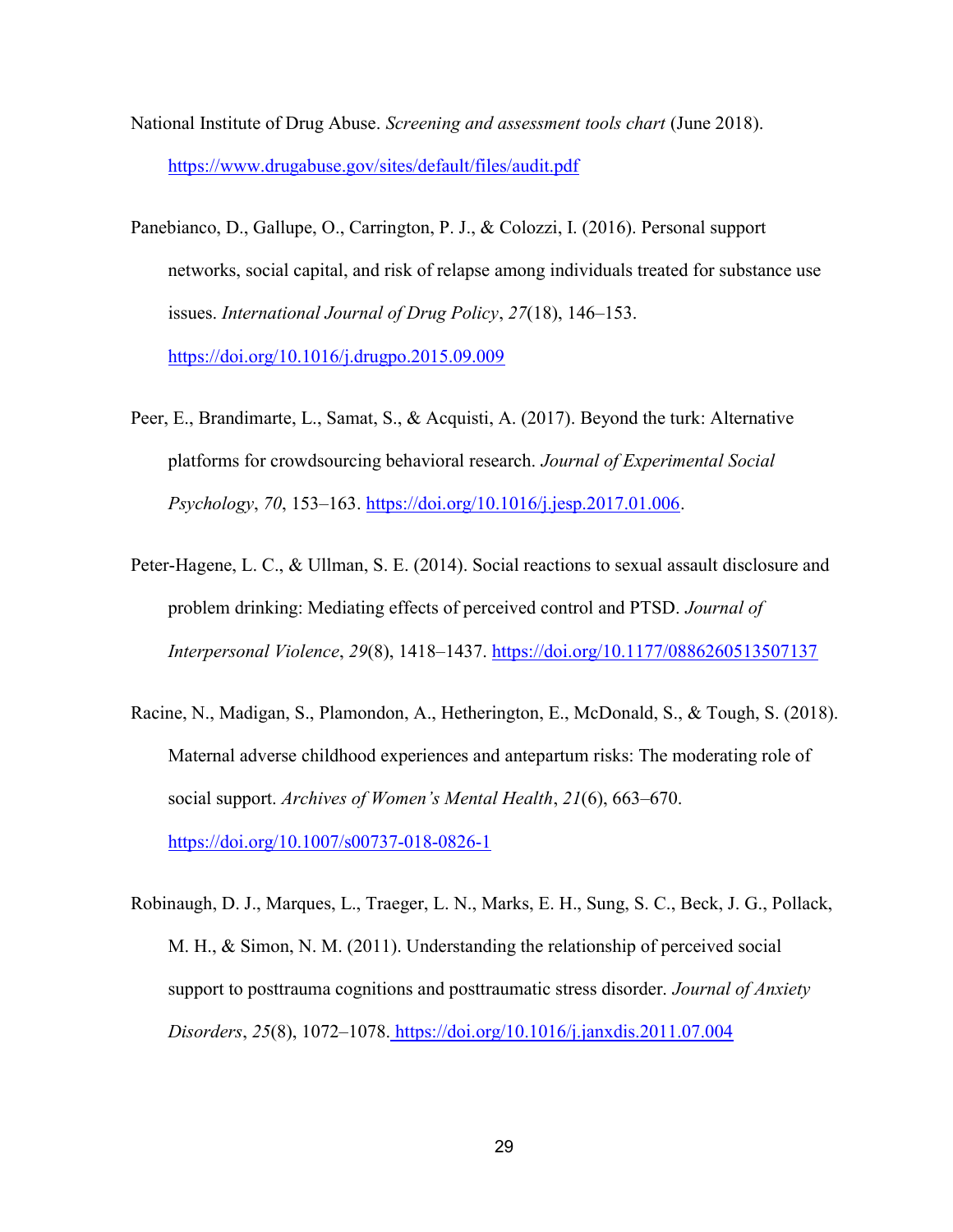- Saunders, J. B. (2021). Scoring the AUDIT. Alcohol Use Disorder Identification Test. https://auditscreen.org/about/scoring-audit
- Saunders, J. B., Aasland, O. G., Babor, T. F., De la Fuente, J. R., & Grant, M. (1993). development of the alcohol use disorders identification test (AUDIT): WHO collaborative project on early detection of persons with harmful alcohol consumption-II. Addiction, 88(6), 791–804. https://doi.org/10.1111/j.1360-0443.1993.tb02093.x
- Skeer, M., McCormick, M. C., Normand, S. L., Buka, S. L., & Gilman, S. E. (2009). A prospective study of familial conflict, psychological stress, and the development of substance use disorders in adolescence. Drug and Alcohol Dependence, 104(1-2), 65–72. https://doi.org/10.1016/j.drugalcdep.2009.03.017
- Stevens, E., Jason, L. A., Ram, D., & Light, J. (2015). Investigating social support and network relationships in substance use disorder recovery. Substance Abuse, 36(4), 396– 399. https://doi.org/10.1080/08897077.2014.965870
- Stoolmiller, M., Wills, T. A., McClure, A. C., Tanski, S. E., Worth, K. A., Gerrard, M., & Sargent, J. D. (2012). Comparing media and family predictors of alcohol use: a cohort study of US adolescents. *BMJ open*, 2(1).
- Ullman, S. E. (2000). Psychometric characteristics of the social reactions questionnaire: A measure of reactions to sexual assault victims. Psychology of Women Quarterly, 24(3), 257–271. https://doi.org/10.1111/j.1471-6402.2000.tb00208.x
- Ullman, S. E., Starzynski, L. L., Long, S. M., Mason, G. E., & Long, L. M. (2008). Exploring the relationships of women's sexual assault disclosure, social reactions, and problem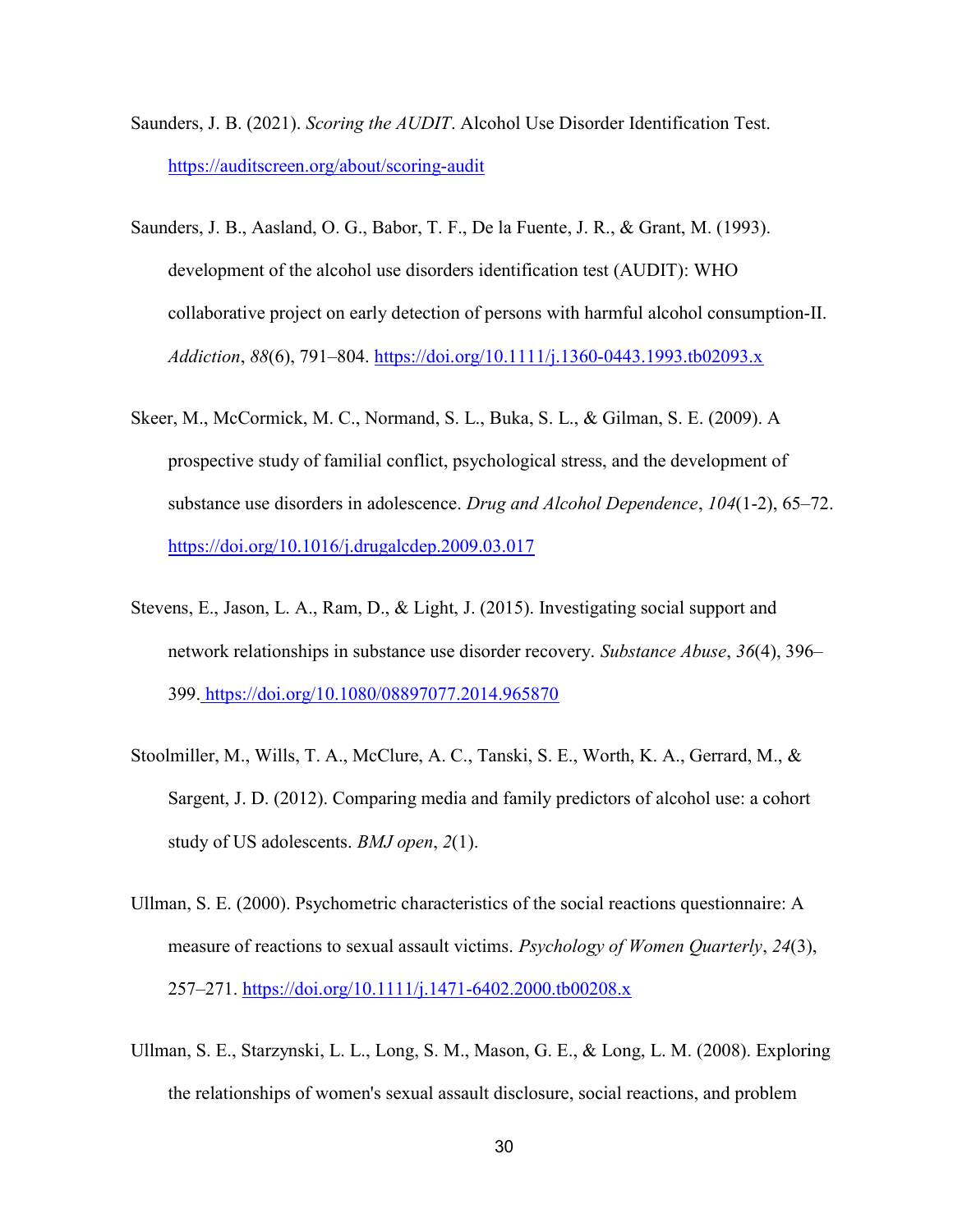drinking. Journal of Interpersonal Violence, 23(9), 1235–1257. https://doi.org/10.1177/0886260508314298

- U. S. Department of Health & Human Services: Substance Abuse and Mental Health Services Administration. (2019a). Trauma. https://www.integration.samhsa.gov/clinicalpractice/trauma
- U.S. Department of Health & Human Services: Substance Abuse and Mental Health Services Administration. (2019b, August 2). Trauma and violence. https://www.samhsa.gov/trauma-violence
- Verhulst, B., Neale, M. C., & Kendler, K. S. (2014). The heritability of alcohol use disorders: a meta-analysis of twin and adoption studies. Psychological Medicine, 45(5), 1061–1072. https://doi.org/10.1017/s0033291714002165
- World Health Organization. (2012). Adverse Childhood Experiences International Questionnaire (ACE-IQ) – Rationale for ACE-IQ. Geneva, Switzerland: Author.
- World Health Organization. (2018). Global status report on alcohol and health 2018. World Health Organization. https://apps.who.int/iris/handle/10665/274603. License: CC BY-NC-SA 3.0 IGO
- Zimet, G. D., Dahlem, N. W., Zimet, S. G., & Farley, G. K. (1988). The multidimensional scale of perceived social support. Journal of Personality Assessment, 52(1), 30–41. https://doi.org/10.1207/s15327752jpa5201\_2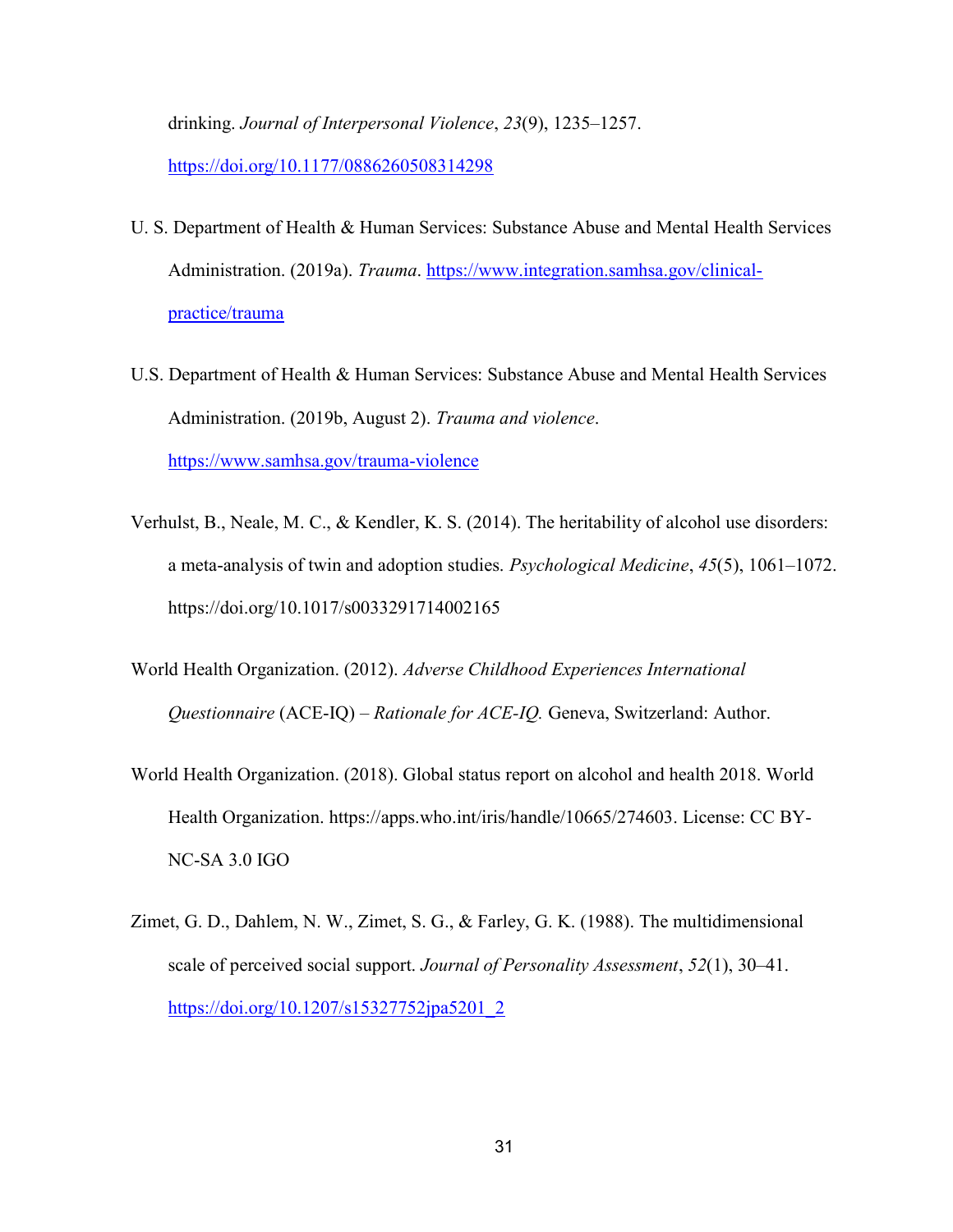## APPENDIX A

# Adverse Childhood Experiences – Subgroups

Table 1.

# Adverse Childhood Experiences – Subgroups

| $N = 350$                | With ACE<br>$(n = 322, 92\%)$ |               | Without ACE<br>$(n = 28, 8\%)$ |               |                |               |
|--------------------------|-------------------------------|---------------|--------------------------------|---------------|----------------|---------------|
| Subgroups (13)           | <b>Ace Reported</b>           |               | <b>ACE Not Reported</b>        |               | Missing        |               |
|                          | n                             | $\frac{0}{0}$ | $\mathsf{n}$                   | $\frac{0}{0}$ | n              | $\frac{0}{0}$ |
| <b>Physical Abuse</b>    | 38                            | 10.9          | 310                            | 88.6          | $\overline{2}$ | .6            |
| <b>Emotional</b> abuse   | 75                            | 21.4          | 273                            | 21.4          | $\overline{2}$ | .6            |
| Contact sexual abuse     | 46                            | 13.1          | 295                            | 84.3          | 9              | 2.6           |
| Alcohol or drug use in   | 47                            | 13.4          | 301                            | 86.0          | $\overline{2}$ | .6            |
| household                |                               |               |                                |               |                |               |
| Chronic mental ill in    | 91                            | 26.0          | 257                            | 73.4          | $\overline{2}$ | .6            |
| household                |                               |               |                                |               |                |               |
| Domestic violence in     | 98                            | 28.0          | 246                            | 70.3          | 6              | 1.7           |
| household                |                               |               |                                |               |                |               |
| Parental loss or         | 146                           | 41.7          | 199                            | 56.9          | 5              | 1.4           |
| separation               |                               |               |                                |               |                |               |
| <b>Emotional neglect</b> | 125                           | 35.7          | 224                            | 64.0          | $\mathbf{1}$   | $\cdot$ 3     |
| Physical neglect         | 18                            | 5.1           | 330                            | 94.3          | $\overline{2}$ | .6            |
| <b>Bullying</b>          | 73                            | 20.9          | 277                            | 79.1          |                |               |
| Community violence       | 186                           | 53.1          | 160                            | 45.7          | 4              | 1.1           |
| Collective violence      | 23                            | 6.6           | 320                            | 91.4          | 7              | 2.0           |
| Incarcerated             | 12                            | 3.4           | 336                            | 96.0          | $\overline{2}$ | .6            |
| household member         |                               |               |                                |               |                |               |

Note. Frequency of ACES reported separated by subgroup categories. There are 13

subgroups in the ACES-IQ. Out of the 350 participants who completed the study, 322 of them reported having an adverse childhood experience and 28 participants did not report having experienced any childhood trauma.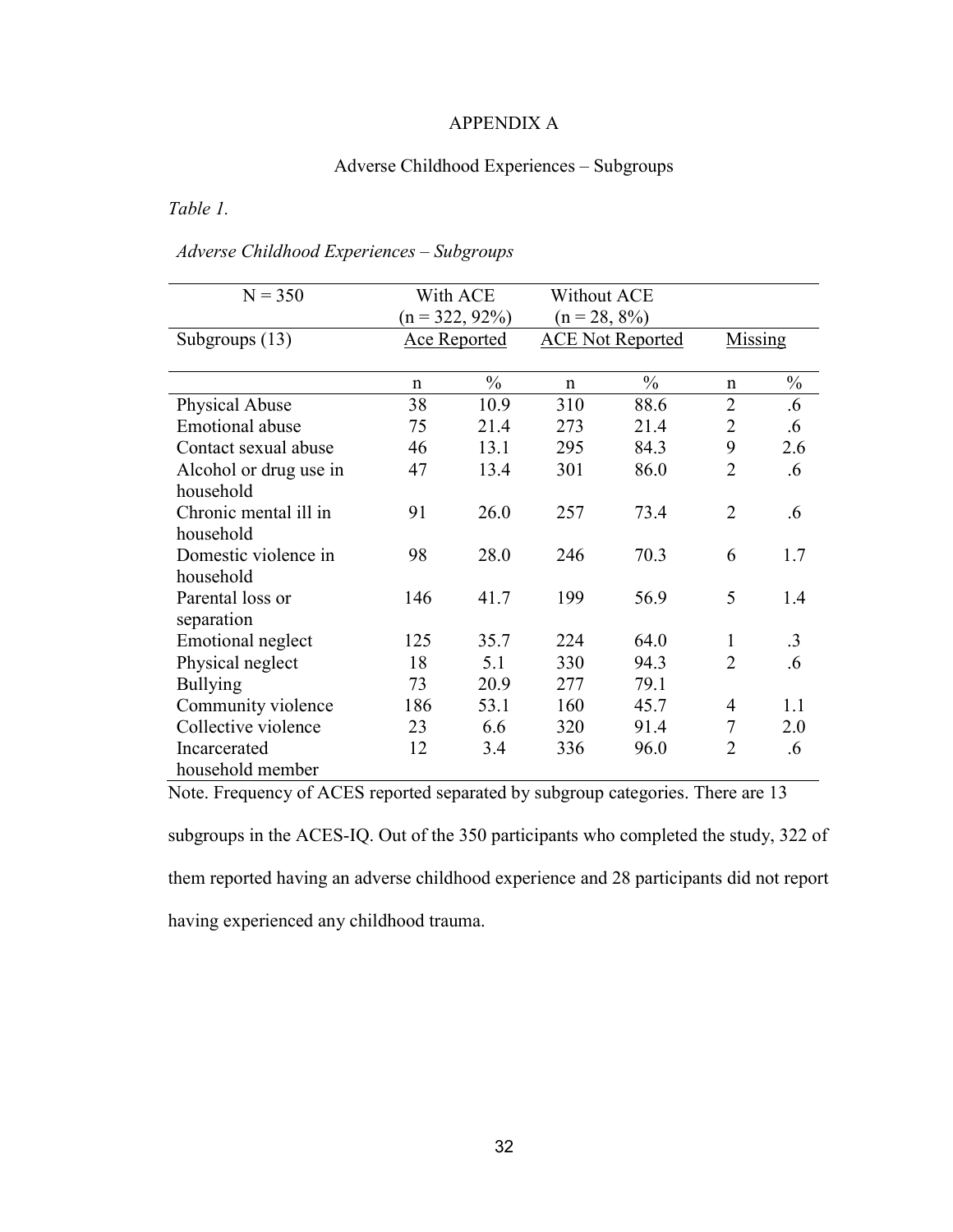# APPENDIX B

Correlations between ACES, Perceived Social Support, and Alcohol Problems

Table 2.

Correlations between Gender, Age, Ethnicity, Socio-Economic Status (SES), ACES,

Perceived Social Support, and Alcohol Problems

|                                                                                     | 1          | $\overline{2}$             | 3                     | $\overline{4}$ | 5                              | 6                                | 7    | 8                     | 9         |
|-------------------------------------------------------------------------------------|------------|----------------------------|-----------------------|----------------|--------------------------------|----------------------------------|------|-----------------------|-----------|
| 1.<br>Gender                                                                        | 1          |                            |                       |                |                                |                                  |      |                       |           |
| Sig. (2-tailed)                                                                     |            |                            |                       |                |                                |                                  |      |                       |           |
| Age<br>2.                                                                           | .070       | $\mathbf{1}$               |                       |                |                                |                                  |      |                       |           |
| $Sig. (2-tailed)$                                                                   | .190       |                            |                       |                |                                |                                  |      |                       |           |
| Ethnicity<br>3.                                                                     | .027       | $-.107^*$ 1                |                       |                |                                |                                  |      |                       |           |
| Sig. (2-tailed)                                                                     | .614       | .045                       |                       |                |                                |                                  |      |                       |           |
| 4. SES                                                                              | $-0.066$   | $-.037$                    | $-.017$               | $\overline{1}$ |                                |                                  |      |                       |           |
| $Sig. (2-tailed)$                                                                   | .218       | .496                       | .753                  |                |                                |                                  |      |                       |           |
| 5. Problematic                                                                      |            | $-.224^{**}-.135^{*}-.042$ |                       | $.140^*$ 1     |                                |                                  |      |                       |           |
| Alcohol Use                                                                         |            |                            |                       |                |                                |                                  |      |                       |           |
| Sig. (2-tailed)                                                                     | .000       | .021                       | .482                  | .017           |                                |                                  |      |                       |           |
| <b>6. ACE</b>                                                                       | $-.001$    |                            | $-.146^{**}.169^{**}$ |                | $-.130^*$ .188 <sup>**</sup> 1 |                                  |      |                       |           |
| Sig. (2-tailed)                                                                     | .979       | .008                       | .002                  | .019           | .002                           |                                  |      |                       |           |
| 7. Special Person                                                                   | $.107*$    | .021                       | $-.083$               | .087           |                                | $-.170**1$                       |      |                       |           |
| Support                                                                             |            |                            |                       |                | $.183***$                      |                                  |      |                       |           |
| $Sig. (2-tailed)$                                                                   | .045       | .692                       | .121                  | .107           | .002                           | .002                             |      |                       |           |
| 8. Friend Support                                                                   | $.108*$    | $-.045$                    | $-.013$               | $.148***-.010$ |                                | $-.242$ ** .493 ** 1             |      |                       |           |
| Sig. (2-tailed)                                                                     | .044       | .401                       | .809                  | .006           | .870                           | .000                             | .000 |                       |           |
| 9. Family Support                                                                   | .079       | .055                       | $-.032$               | .083           | $-.135$ *                      | $-.446$ **                       |      | $.581$ ** $.673$ ** 1 |           |
| Sig. (2-tailed)                                                                     | .141       | .311                       | .547                  | .125           | .023                           | .000                             | .000 | .000                  |           |
| 10. Total Social                                                                    | $.110*$    | .010                       | $-.067$               | $.109*$        | $-.148$ <sup>*</sup>           | $-.357$ **                       |      | $.819***306***$       | $.905***$ |
| Support                                                                             |            |                            |                       |                |                                |                                  |      |                       |           |
| Sig. (2-tailed)<br>$\mathbf{M}$ $\mathbf{A}$ $\mathbf{A}$ $\mathbf{B}$ $\mathbf{A}$ | .042<br>م. | .855                       | .215<br>$\wedge$ 1 1  | .044           | .013<br>$1/2$ $1 \quad 1$      | .000<br>$\overline{\phantom{a}}$ | .000 | .000<br>م.            | .000      |

Note\*\*. Correlation is significant at the .01 level (2-tailed). \*Correlation is significant at

the .05 level (2-tailed).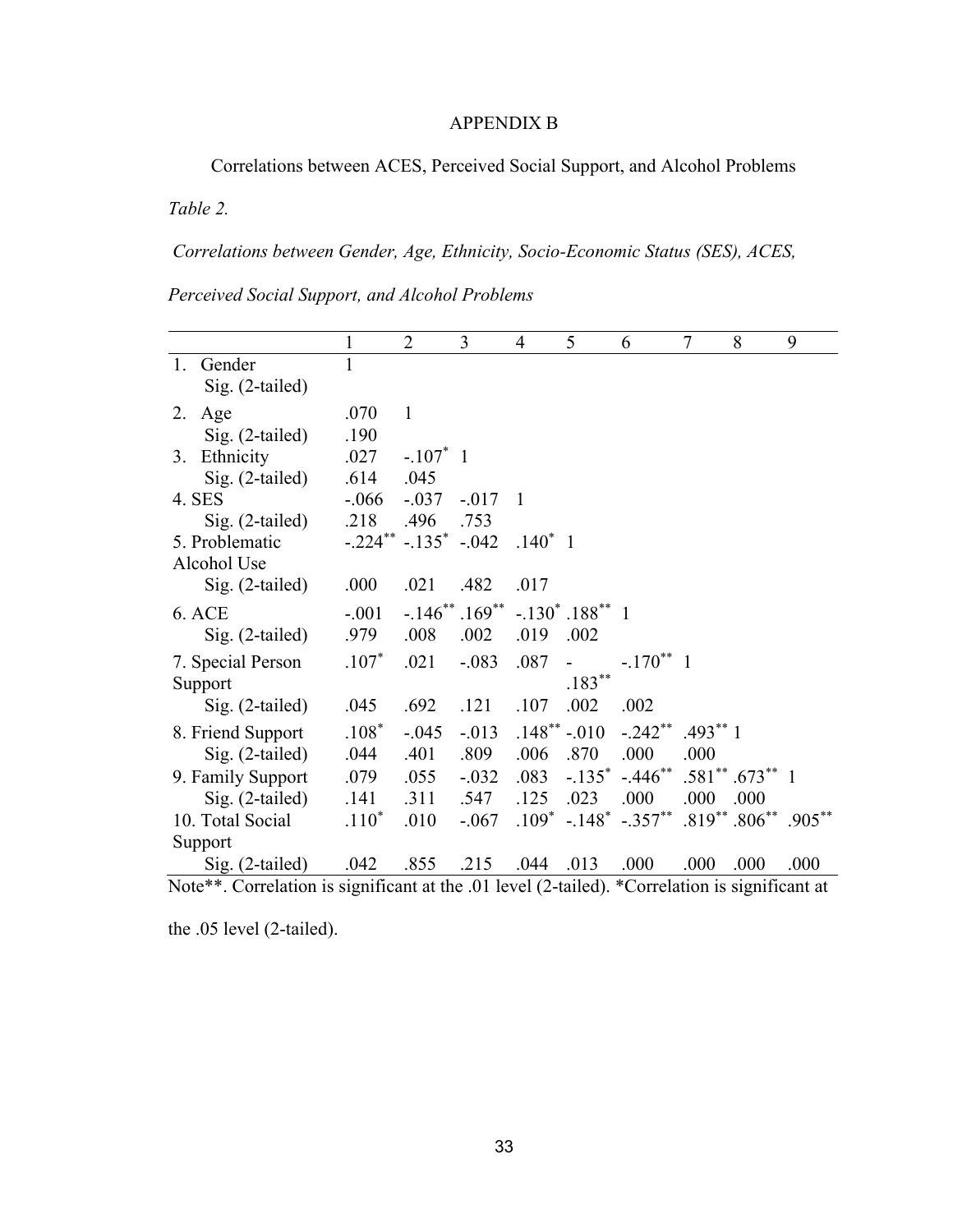## APPENDIX C

Descriptive Statistics for Age, Socio-Economic Status (SES), ACES, Perceived Social

# Support, and Alcohol Problems

Table 3.

Descriptive Statistics for Age, Socio-Economic Status (SES), ACES, Perceived Social

Support, and Alcohol Problems

|                             | Std. |           |     |  |
|-----------------------------|------|-----------|-----|--|
|                             | Mean | Deviation | N   |  |
| Age                         | 38.9 | 13.76     | 350 |  |
| <b>SES</b>                  | 4.98 | 2.95      | 349 |  |
| Problematic Alcohol         | 5.87 | 5.29      | 289 |  |
| Use                         |      |           |     |  |
| <b>ACE</b>                  | 2.89 | 2.75      | 322 |  |
| Special Person Support      | 5.58 | 1.47      | 348 |  |
| <b>Friend Support</b>       | 5.03 | 1.43      | 348 |  |
| <b>Family Support</b>       | 4.99 | 1.44      | 346 |  |
| <b>Total Social Support</b> | 5.18 | 1.23      | 341 |  |

Note. Socio-economic status (SES) is coded from 1 to 12, with \$10,000 increments

starting at 1 coded as "less than \$10,000"and 12 codes as "\$150,000 or more."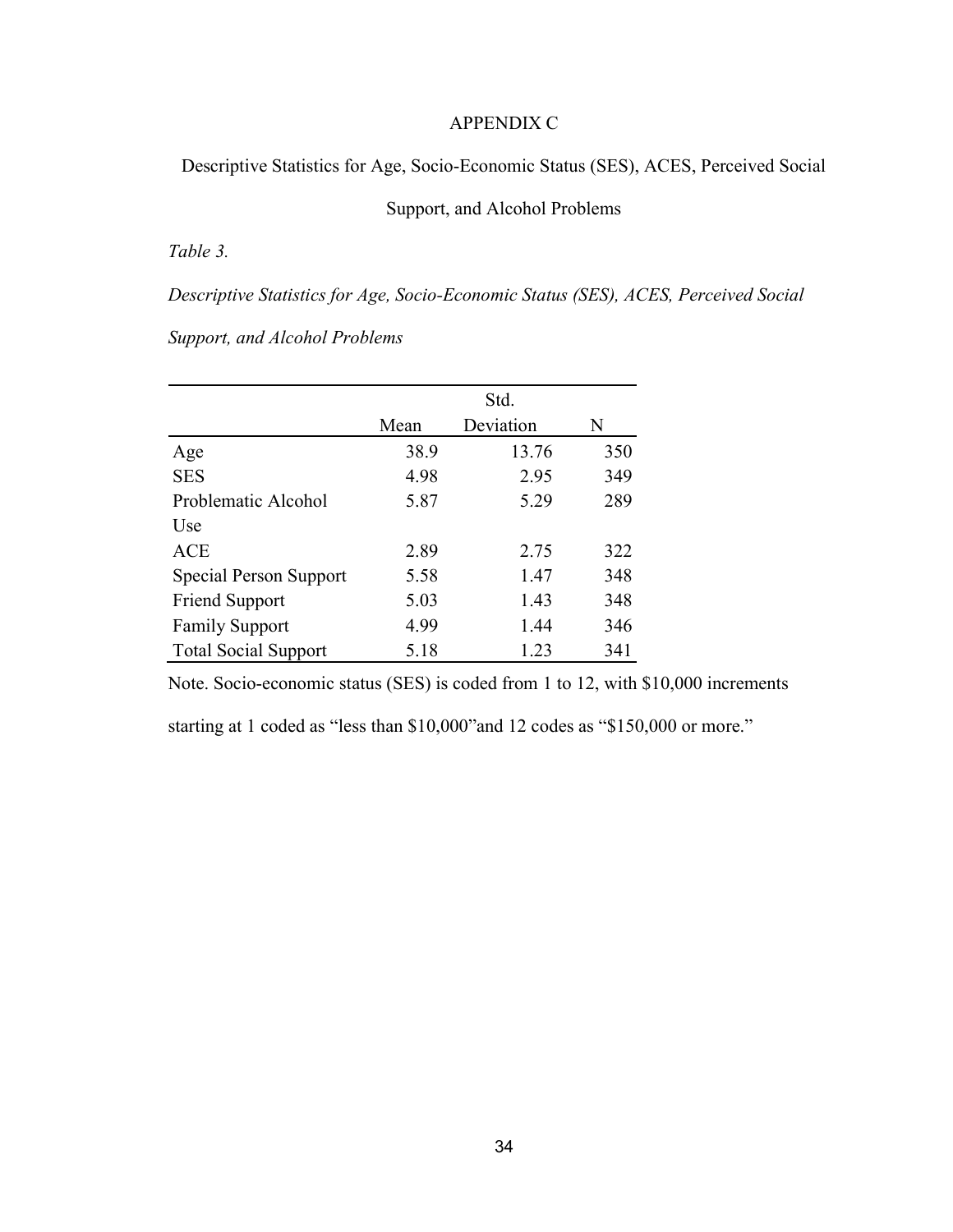# APPENDIX D

Social Support as moderator of Adverse Childhood Experiences and Alcohol Use and

Problems, with Subgroups of Family, Friend, and Special Person Table 4.

Social Support as moderator of Adverse Childhood Experiences and Alcohol Use and Problems, with Subgroups of Family, Friend, and Special Person.

| Predictor                            | β    | Ŋ       | 95% CI            |
|--------------------------------------|------|---------|-------------------|
| <b>ACES</b> x Total Social Support   | .105 | .180    | $-0.038,$<br>.398 |
| <b>ACES</b> x Friend Support         | .084 | .363    | $-.097,$<br>.264  |
| <b>ACES</b> x Special Person Support | .056 | .504    | $-.109,$<br>.221  |
| <b>ACES</b> x Familial Support       | .237 | $.008*$ | .412<br>.063,     |

 $**p* \le .05$